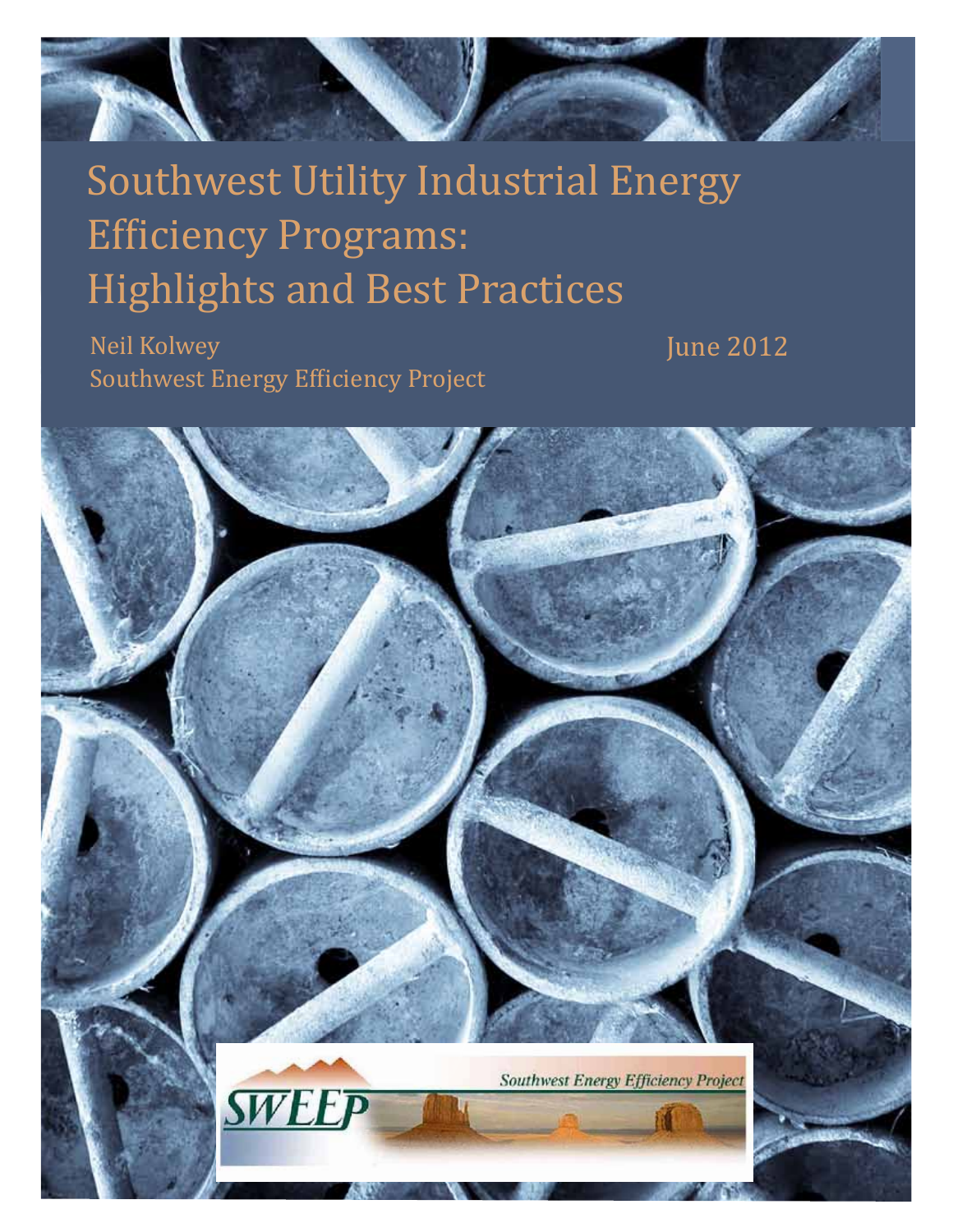# **Acknowledgments.**

The author is grateful for the contributions of many individuals who contributed to this report. Howard Geller, SWEEP Executive Director, provided valuable overall guidance and contributed portions of the text. Gene Dilworth, SWEEP Operations Director, provided valuable editorial input.

Much of the information in this report relied upon personal interviews with the southwest utility commercial and industrial DSM program managers. The author would like to thank the following individuals for generously contributing their time, expertise, and information:

Wayne Dobberpuhl, Arizona Public Service Dan Dreiling, Salt River Project Jeff Hunter, Unisource / Tucson Electric Power Kenny Romero, Xcel Energy / Public Service Co. (CO) and Southwestern Public Service Co. (NM) Gene Mantei, Black Hills Energy Michelle Lindsay, NV Energy Steven Bean, Public Service Co. of New Mexico Chris Helmers, Pacificorp / Rocky Mountain Power

The Southwest Energy Efficiency Project is grateful for the generous support of the Energy Foundation, which allowed the preparation of this report.

Questions or comments about this report should be directed to Neil Kolwey, nkolwey@swenergy.org.

Neil Kolwey is Senior Associate in the Industrial Efficiency Program at the Southwest Energy Efficiency Project. Questions or comments about this report should be directed to Mr. Kolwey by email: nkolwey@swenergy.org.!

The Southwest Energy Efficiency Project is a public interest organization dedicated to advancing energy efficiency in Arizona, Colorado, Nevada, New Mexico, Utah, Wyoming. For more information, visit www.swenergy.org.



2334 North Broadway, Suite A • Boulder, CO 80304 • 303-447-0078 • www.swenergy.org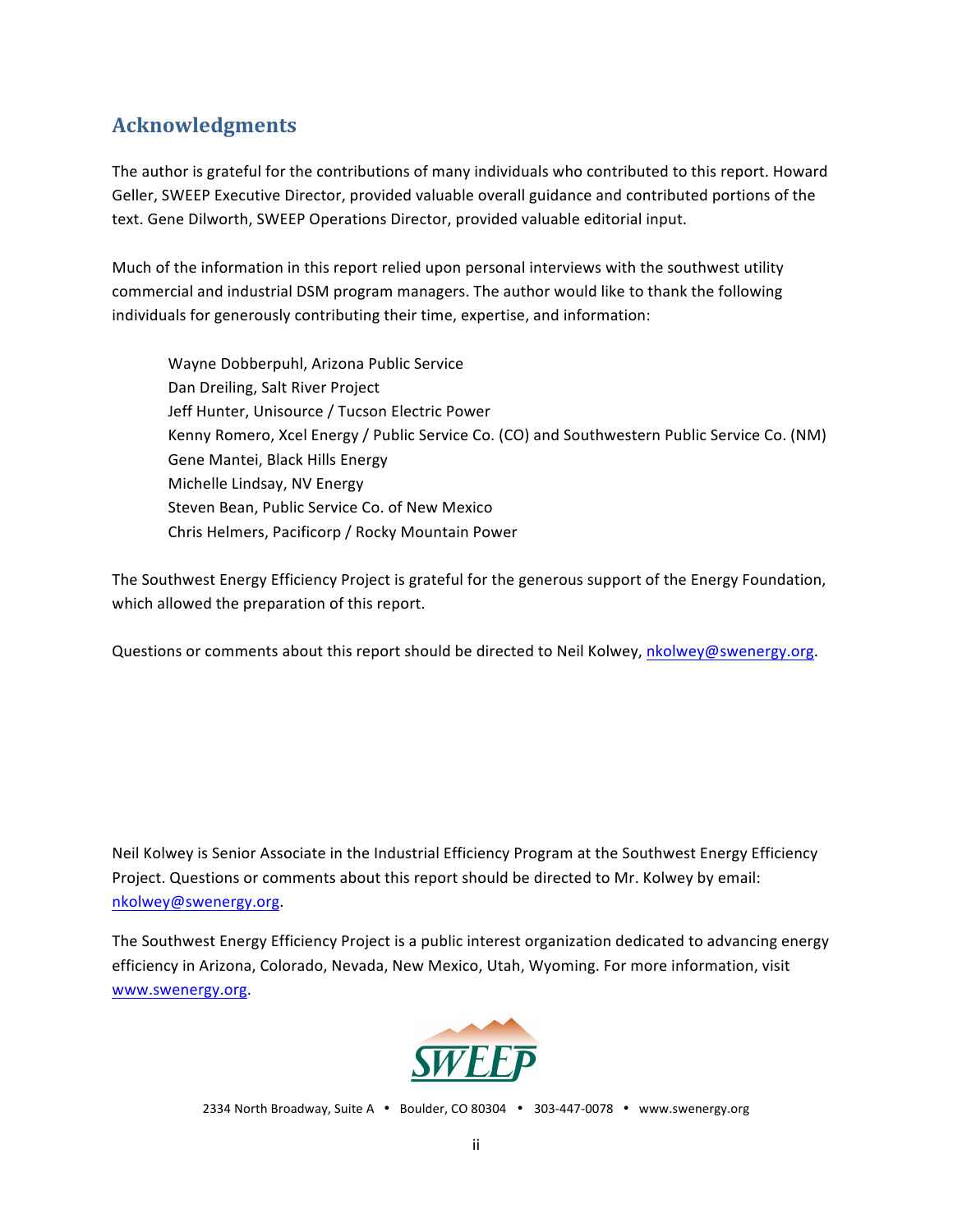# **Executive Summary**

The industrial sector accounts for 30% of total energy consumption in the U.S. and 26% of total electricity consumption.<sup>1</sup> There are many opportunities for cost-effective energy savings in the industrial sector. The Southwest Energy Efficiency Project (SWEEP) encourages utility DSM programs, including industrial programs, to aim for first year energy savings from DSM programs of 1% or more of annual energy sales. However, most utilities offer programs to both commercial and industrial customers without separately tracking participation or savings for each sector.

Table ES-1 highlights the commercial and industrial energy savings and energy sales for the largest southwest utilities. Three utilities in the region—Arizona Public Service Co. (APS), Tucson Electric Power (TEP), and Nevada Power Co. (NPC)—exceeded the benchmark of 1% energy savings from commercial and industrial programs implemented in 2010.

There are several model industrial energy efficiency programs in the Southwest. Rocky Mountain Power (RMP) offers a successful program in Utah called "*Energy FinAnswer*" that provides free energy assessments to help industrial facilities identify energy-saving measures. The assessments also include estimates of the amount of custom incentives customers are eligible to receive to help finance the measures. Xcel Energy (Xcel) in Colorado and RMP offer very effective self-direction programs, which require pre-approval of energy efficiency projects and follow-up measurement of energy savings (with some exceptions in the case of RMP).

Based on these model programs and best practices, we offer the following recommendations for utility industrial energy efficiency programs:

- 1. Utilities should establish separate goals and tracking systems for energy savings for industrial customers. Separate tracking would ensure that industrial programs are achieving savings in approximate proportion to the amount of industrial energy consumption, and ensure that the industrial sector is well-served by programs that all customers are paying for.
- 2. Utilities should consider offering free or subsidized energy assessments, including both walkthrough/scoping and more detailed energy assessments to help customers identify energy efficiency opportunities. These assessments will be more effective when integrated with prescriptive and custom incentive programs, so that energy-saving measures have the greatest chance of being implemented.
- 3. Utilities should offer a combination of prescriptive and custom incentives, along with a selfdirection opportunity in order to provide maximum flexibility and increase industry participation. Prescriptive incentives should be provided for a wide range of measures including compressed air equipment, energy management systems, and variable speed drives, in addition to the common incentives for high efficiency lighting and HVAC equipment. Custom incentives provide rebates for other types of energy efficiency projects not included under prescriptive incentives.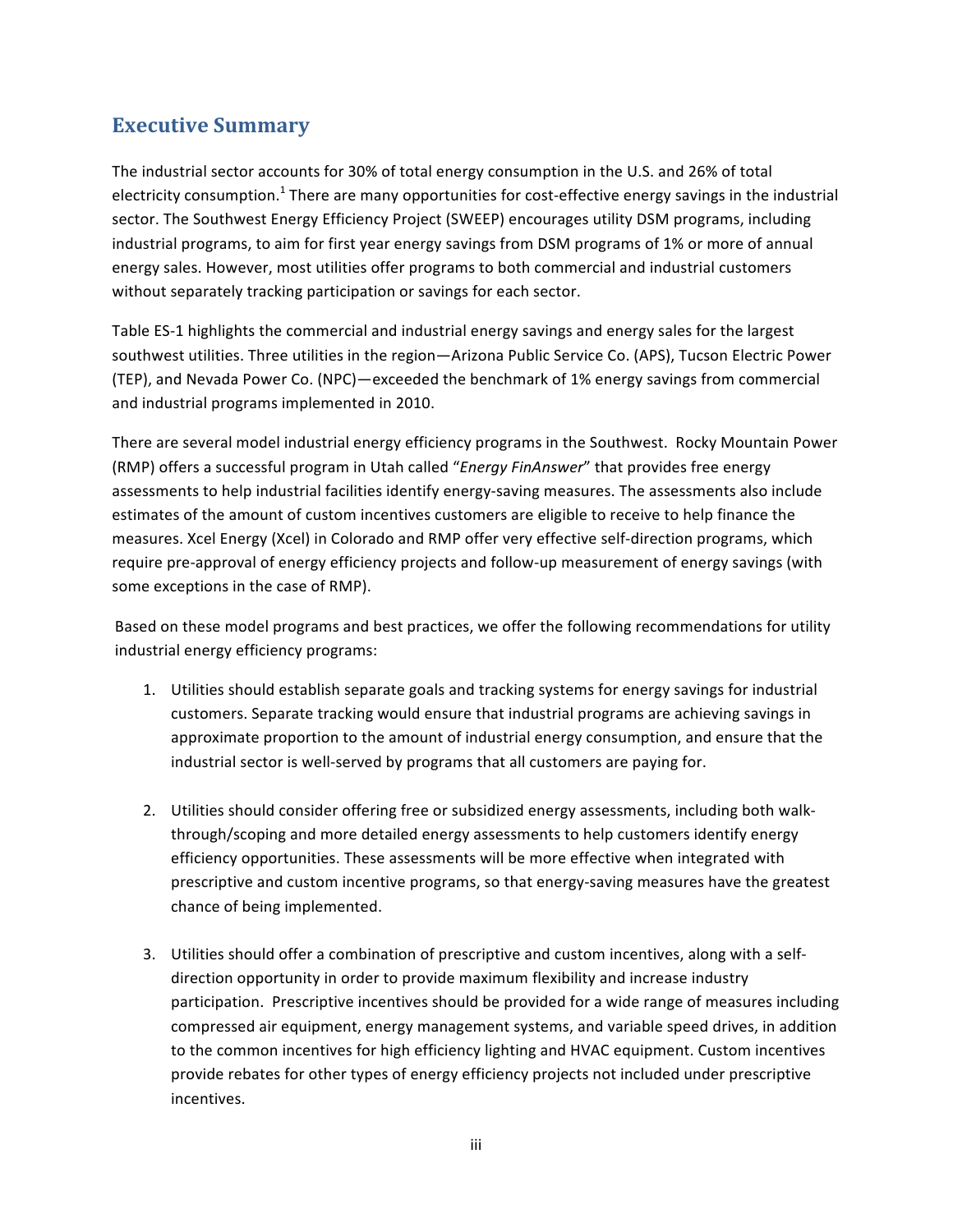- 4. Self-direction programs allow utilities to reduce or eliminate their DSM surcharge in lieu of rebates if companies implement energy efficiency projects without utility assistance. Selfdirection programs should include requirements for utility approval of projects and postimplementation verification of energy savings.
- 5. Finally, we recommend that utilities make a special effort to reach subsectors with very high energy consumption that are challenging to engage in standard utility efficiency programs. In particular, given the importance of the mining and oil and gas extraction sectors in the Southwest, SWEEP suggests that utilities in the region implement targeted programs for these sectors. RMP's pilot energy manager program in Wyoming and Xcel Energy's pilot technical assistance program in New Mexico are examples of such efforts.

| <b>State</b> | <b>Utility</b>             | <b>Total C&amp;I</b><br><b>Energy</b> | <b>Total C&amp;I</b><br>Sales <sup>3</sup> | C&I<br><b>Savings</b> | <b>Industrial</b><br><b>Energy</b> | <b>Industrial</b><br><b>Sales</b> |
|--------------|----------------------------|---------------------------------------|--------------------------------------------|-----------------------|------------------------------------|-----------------------------------|
|              |                            | Savings <sup>2</sup>                  | (MWh)                                      | (% of C&I             | Savings <sup>4</sup>               | (% of total                       |
|              |                            | (MWh)                                 |                                            | sales)                | (% of C&I                          | C&I sales)                        |
|              |                            |                                       |                                            |                       | savings)                           |                                   |
|              | Arizona Public Service Co. |                                       |                                            |                       |                                    |                                   |
| AZ           | (APS)                      | 174,000                               | 14,673,963                                 | 1.2%                  | <b>NA</b>                          | 14.8%                             |
| AZ           | Salt River Project (SRP)   | 73,300                                | 13,821,768                                 | 0.5%                  | 25-30%                             | 21.3%                             |
|              | Tucson Electric Power Co.  |                                       |                                            |                       |                                    |                                   |
| AZ           | (TEP)                      | 65,100                                | 5,422,243                                  | 1.2%                  | <b>NA</b>                          | 59.3%                             |
|              | Xcel/Public Service Co. of |                                       |                                            |                       |                                    |                                   |
| CO           | Colorado (PSCo)            | 160,000                               | 19,165,316                                 | 0.8%                  | <b>NA</b>                          | 33.0%                             |
|              |                            |                                       |                                            |                       |                                    |                                   |
| CO           | <b>Black Hills Energy</b>  | 10,300                                | 1,187,368                                  | 0.1%                  | <b>NA</b>                          | 29.3%                             |
|              | Public Service Co. of New  |                                       |                                            |                       |                                    |                                   |
| <b>NM</b>    | Mexico (PNM)               | 28,836                                | 5,732,347                                  | 0.5%                  | <b>NA</b>                          | 25.3%                             |
|              | Xcel/Southwestern Public   |                                       |                                            |                       |                                    |                                   |
| <b>NM</b>    | Service Co. (SPS)          | 3,800                                 | 3,328,058                                  | 0.1%                  | < 50%                              | 54.2%                             |
|              | NV Energy/Nevada Power Co  |                                       |                                            |                       |                                    |                                   |
| <b>NV</b>    | (NVP)                      | 135,600                               | 12,180,456                                 | 1.1%                  | 2.0%                               | 5.6%                              |
|              | NV Energy/Sierra Pacific   |                                       |                                            |                       |                                    |                                   |
| <b>NV</b>    | Power Co. (SPPC)           | 33,878                                | 5,359,937                                  | 0.6%                  | 9.4%                               | 46.3%                             |
|              | PacifiCorp/Rocky Mountain  |                                       |                                            |                       |                                    |                                   |
| UT           | Power (RMP-Utah)           | 119,400                               | 15,893,843                                 | 0.8%                  | 51.2%                              | 49.3%                             |
|              | PacifiCorp/Rocky Mountain  |                                       |                                            |                       |                                    |                                   |
| <b>WY</b>    | Power (RMP-Wyoming)        | 15,400                                | 8,616,499                                  | 0.2%                  | 72.1%                              | 82.3%                             |

Table ES-1: 2010 Commercial & Industrial (C&I) Energy Savings for Southwest Utilities

Sources: 2010 DSM reports, personal communications, and data from the Energy Information Administration (EIA).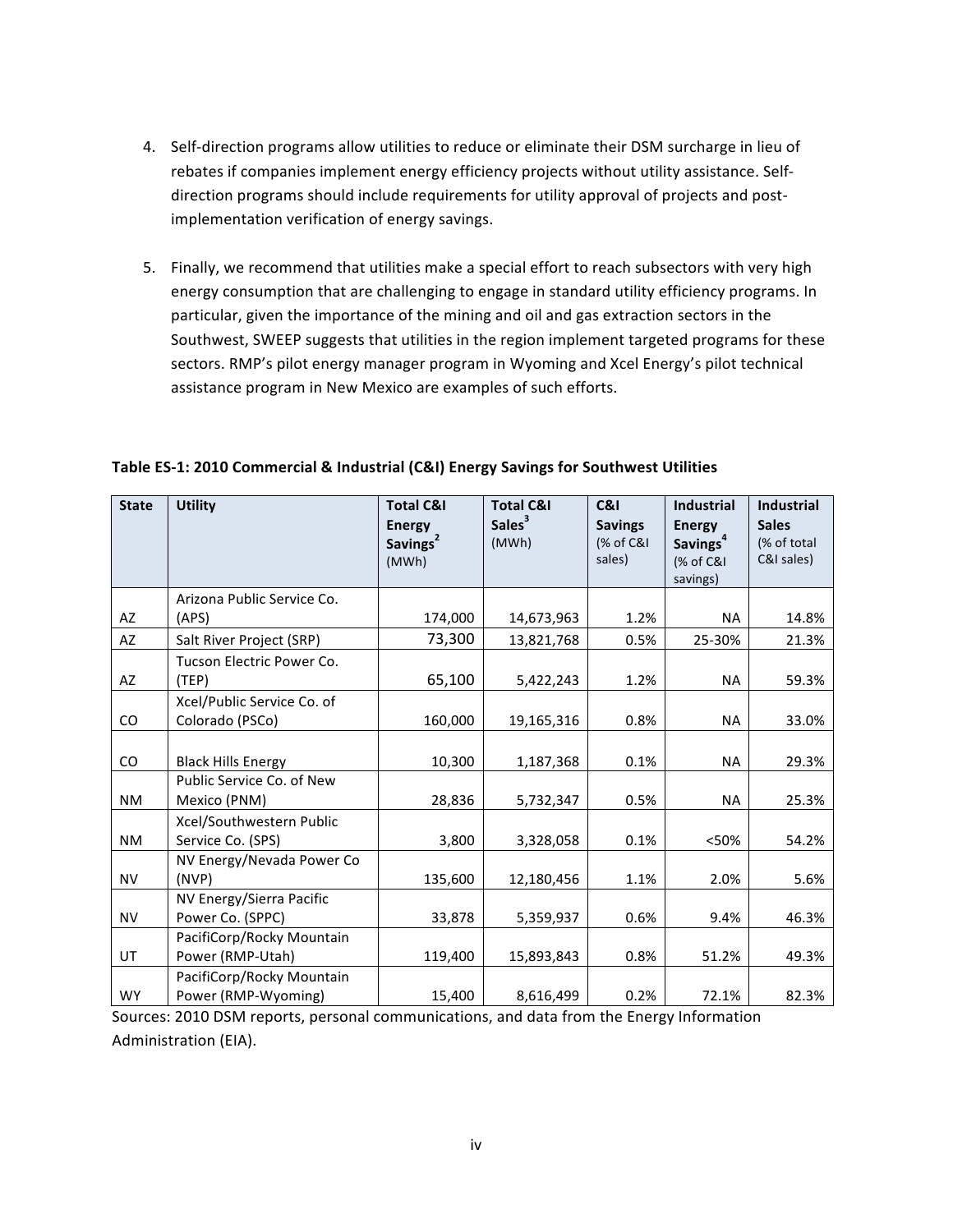# **Contents**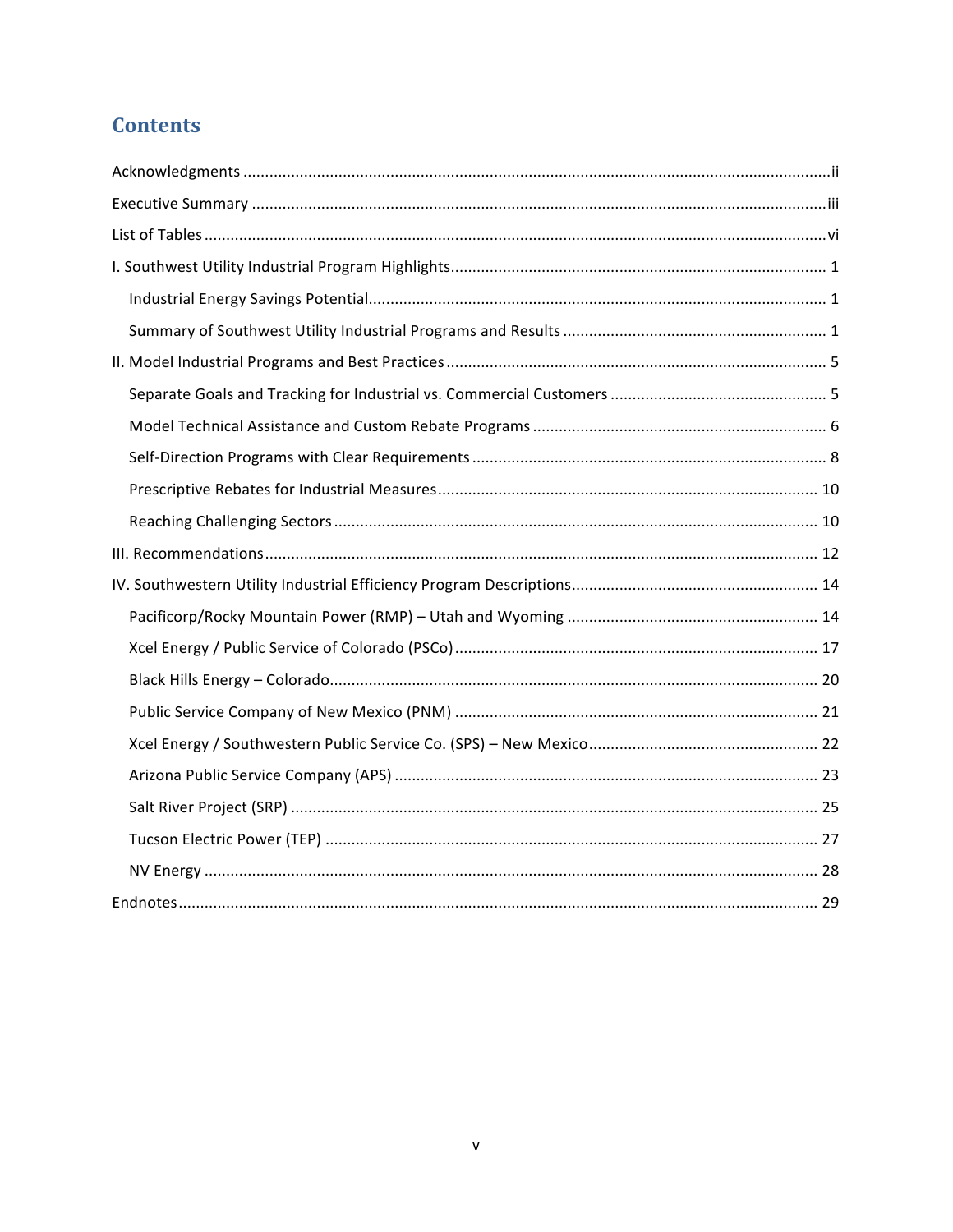# List of **Tables**

| Table 1: 2010 Industrial and Total Electrical Consumption for Southwest Utilities  2                 |
|------------------------------------------------------------------------------------------------------|
|                                                                                                      |
|                                                                                                      |
| Table 4: Energy Savings and Cost-Effectiveness of Three Model Technical Assistance and Custom        |
|                                                                                                      |
|                                                                                                      |
| Table 6: RMP-Utah - 2010 Energy Savings and Spending for Industrial Programs  15                     |
|                                                                                                      |
| Table 8: PSCo - 2010 Energy Savings and Spending for Programs Targeted to Industrial Customers  18   |
|                                                                                                      |
| Table 10: Black Hills - FY 2010 Energy Savings and Spending for Programs for Industrial Customers 20 |
| Table 11: PNM - 2010 Energy Savings and Spending for Programs Targeted to Industrial Customers  21   |
| Table 12: SPS - 2010 Energy Savings and Spending for Programs Targeted to Industrial Customers 22    |
| Table 13: APS - 2010 Energy Savings and Spending for Programs Targeted to Industrial Customers  24   |
| Table 14: SRP - FY 2011 Energy Savings for Programs Targeted to Industrial Customers  26             |
|                                                                                                      |
| Table 16: TEP - 2011 Energy Savings and Spending for Programs Targeted to Industrial Customers  27   |
| Table 17: NV Energy - 2010 Savings and Spending for Programs Targeted to Industrial Customers  28    |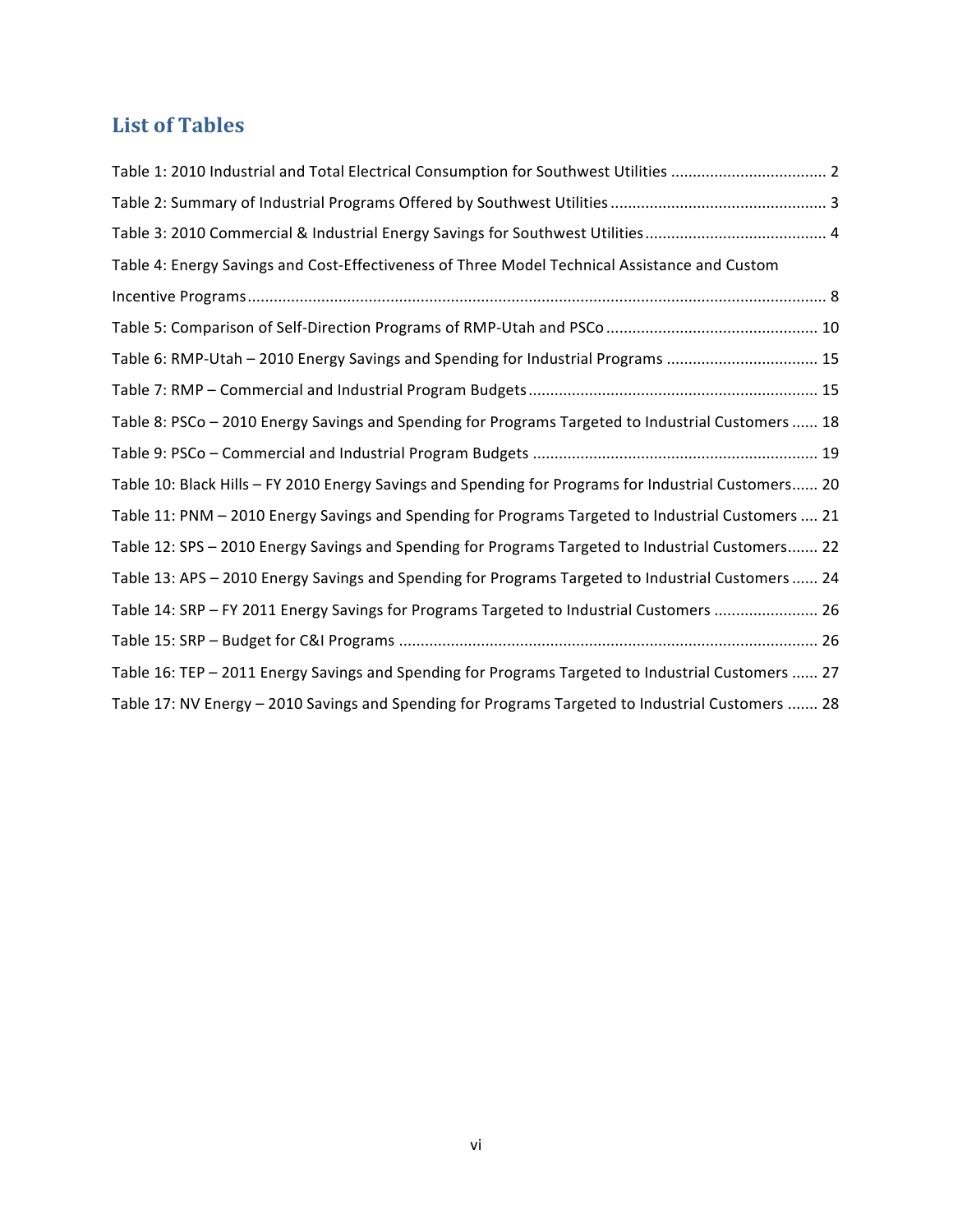# **I..Southwest.Utility.Industrial.Program.Highlights.**

Different utilities have varying energy savings goals and financial incentives to achieve those goals. In the Southwest, the level of industrial activity also varies greatly from one utility service area to another. Not surprisingly, the levels of spending and effort focused towards industrial customers, as well as the resulting industrial energy savings achieved, varies quite a bit across the southwest utilities. (Note that in this report we focus on electric utility efficiency programs serving the industrial sector. Most large and medium-size industrial firms purchase their natural gas from wholesale suppliers or marketers and therefore in general are not eligible to participate in utility natural gas-related efficiency programs.)

# **Industrial.Energy.Savings.Potential**

For most southwestern states, industrial energy consumption represents a substantial opportunity to reduce total energy consumption, thereby reducing the need for new electricity generation and other costly energy infrastructure, and reducing environmental impacts. At the same time, energy efficiency helps industrial firms improve their profitability and competitiveness. A 2009 study by McKinsey estimates potential industrial energy savings of up to 18% by 2020, based on readily available, costeffective technologies.<sup>5</sup> Several utilities in the region have also completed studies of potential energy savings in their service territories, including the industrial sector. These studies can be very helpful in identifying the main types of industry sectors present and energy-savings opportunities available. Xcel Energy's potential study for its Colorado subsidiary, Public Service of Colorado (PSCo), identified economic potential energy savings of 605 GWh/yr by 2020, which is about 12% of PSCo's projected, business-as-usual industrial electricity consumption in 2020.<sup>6</sup> Based on similar estimates of potential energy savings nationwide, the U.S. Department of Energy (DOE) has established a national goal for the industrial sector of improving energy intensity by 2.5% per year through 2020, which would result in approximately 25% energy savings in 2020, compared to the projected business as usual consumption.<sup>7</sup>

Industrial electricity consumption accounts for an average of 22% of total electrical consumption in the southwestern states.<sup>8</sup> Rocky Mountain Power's operations in Utah and Wyoming and PSCo have the largest total industrial electrical sales, and RMP, TEP, and SPS have the highest percentages of industrial sales (see Table 1).

# **Summary of Southwest Utility Industrial Programs and Results**

Electric utilities can play a very important role in helping industrial facilities improve their energy efficiency. All major utilities in the Southwest provide programs and services for industrial customers as part of their portfolio of demand-side management (DSM) programs. Table 2 provides a summary of the types of programs offered by utilities in the region. There are four main types of utility programs for industrial customers, and the most effective utility program portfolios include services or incentives in each of these areas:

- Prescriptive incentive programs
- Custom incentive programs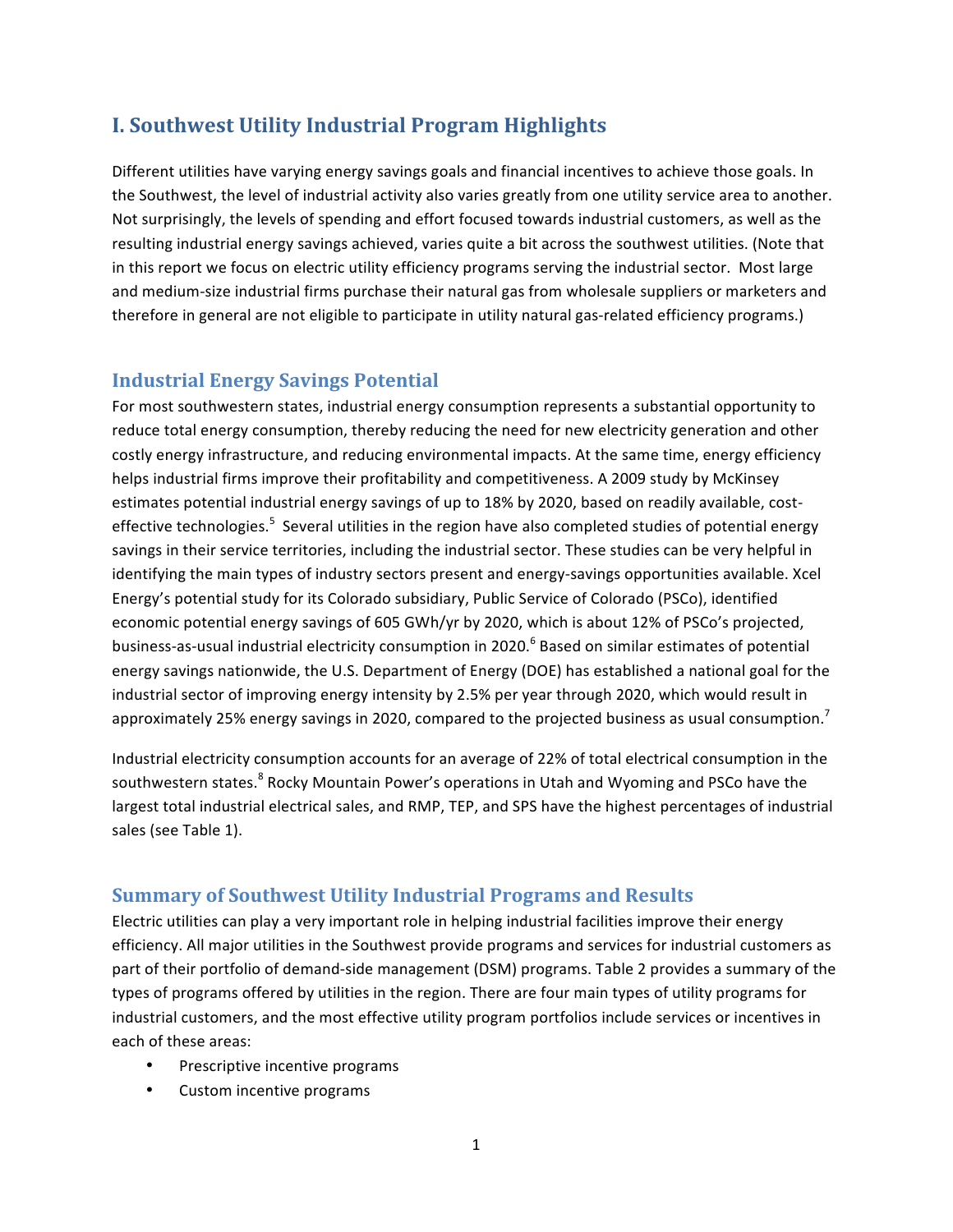- Technical assistance/energy auditing services
- Self-direction programs

Table 3 provides an overview of savings and budgets for the southwest utilities' industrial and commercial programs. Because most utilities do not have separate data for savings from their industrial programs (Rocky Mountain Power is the only exception), the table presents energy savings data for commercial and industrial programs combined. Several utilities are achieving savings from business customers of about 1% per year or more, including Arizona Public Service, Tucson Electric, Nevada Power, Xcel in Colorado, and Rocky Mountain Power/Pacificorp in Utah. The last column shows the range of first year energy savings per dollar spent by the utility programs, which ranges from a high of 12.4 MWh/yr per \$1000 spent for Nevada Power, to a low of 2.4 MWh/yr per \$1000 spent for Xcel/Southwestern Public Service in New Mexico.

| <b>State</b> | <b>Utility</b>               | <b>Industrial</b><br>Sales <sup>9</sup> | <b>Total C&amp;I</b><br><b>Sales</b> | <b>Total Sales</b><br>(MWh) | Ind. Sales<br>(% of total | Ind. Sales<br>(% of total |
|--------------|------------------------------|-----------------------------------------|--------------------------------------|-----------------------------|---------------------------|---------------------------|
|              |                              | (MWh)                                   | (MWh)                                |                             | C&I sales)                | sales)                    |
|              | Arizona Public Service       |                                         |                                      |                             |                           |                           |
| AZ           | Co. (APS)                    | 2,170,083                               | 14,673,963                           | 27,709,463                  | 14.8%                     | 7.8%                      |
| AZ           | Salt River Project (SRP)     | 2,945,674                               | 13,821,768                           | 26,097,780                  | 21.3%                     | 11.3%                     |
|              | <b>Tucson Electric Power</b> |                                         |                                      |                             |                           |                           |
| AZ           | Co. (TEP)                    | 3,218,072                               | 5,422,243                            | 9,291,784                   | 59.3%                     | 34.6%                     |
|              | Black Hills / Colorado       |                                         |                                      |                             |                           |                           |
| CO           | Electric Utility Co. LP      | 347,674                                 | 1,187,368                            | 1,815,920                   | 29.3%                     | 19.1%                     |
|              | Xcel Energy / Public         |                                         |                                      |                             |                           |                           |
|              | Service Co. of Colorado      |                                         |                                      |                             |                           |                           |
| CO           | (PSCo)                       | 6,328,128                               | 19,165,316                           | 28,298,643                  | 33.0%                     | 22.4%                     |
|              | Public Service Co. of        |                                         |                                      |                             |                           |                           |
| <b>NM</b>    | New Mexico (PNM)             | 1,452,431                               | 5,732,347                            | 9,092,828                   | 25.3%                     | 16.0%                     |
|              | Xcel Energy /                |                                         |                                      |                             |                           |                           |
|              | Southwestern Public          |                                         |                                      |                             |                           |                           |
| <b>NM</b>    | Service Co. (SPS)            | 1,803,237                               | 3,328,058                            | 4,386,304                   | 54.2%                     | 41.1%                     |
|              | NV Energy / Sierra           |                                         |                                      |                             |                           |                           |
|              | Pacific Power Co.            |                                         |                                      |                             |                           |                           |
| <b>NV</b>    | (SPCC)                       | 2,482,684                               | 5,359,937                            | 7,548,314                   | 46.3%                     | 32.9%                     |
|              | NV Energy / Nevada           |                                         |                                      |                             |                           |                           |
| <b>NV</b>    | Power Co. (NPC)              | 686,19510                               | 12,180,456                           | 20,873,333                  | 5.6%                      | 3.3%                      |
|              | Pacificorp / Rocky           |                                         |                                      |                             |                           |                           |
|              | Mountain Power (RMP-         |                                         |                                      |                             |                           |                           |
| UT           | Utah)                        | 7,836,400                               | 15,893,843                           | 22,476,706                  | 49.3%                     | 34.9%                     |
|              | Pacificorp / Rocky           |                                         |                                      |                             |                           |                           |
|              | Mountain Power (RMP-         |                                         |                                      |                             |                           |                           |
| <b>WY</b>    | Wyoming)                     | 7,093,786                               | 8,616,499                            | 9,680,088                   | 82.3%                     | 73.3%                     |
|              | Total / Average %            | 43,347,799                              | 105,381,798                          | 167,271,163                 | 41.1%                     | 21.7%                     |

Table 1: 2010 Industrial and Total Electrical Consumption for Southwest Utilities

Source: Except as noted, all the data is from Energy Information Administration (EIA).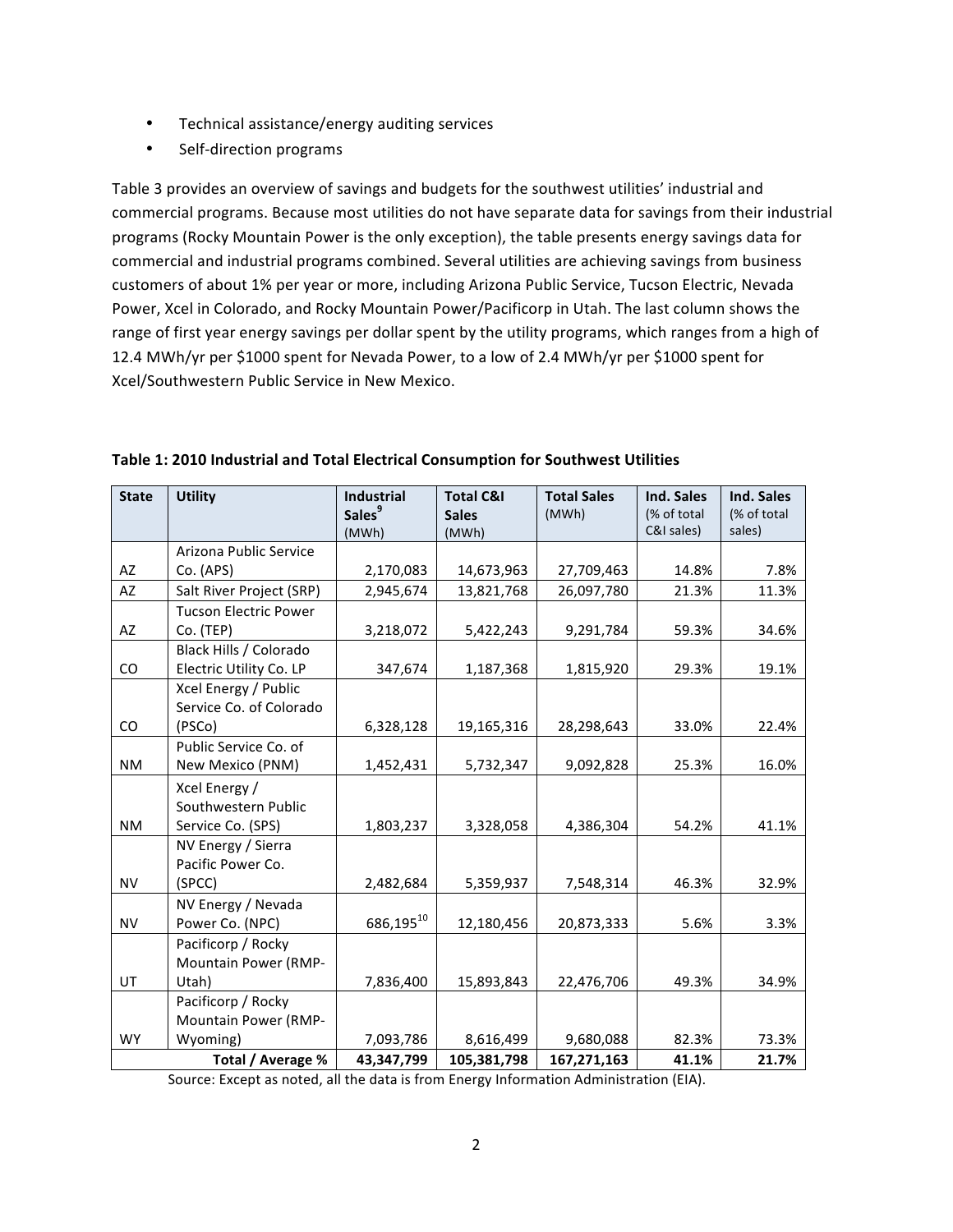# Table 2: Summary of Industrial Programs Offered by Southwest Utilities

| <b>Utility</b>               | <b>Technical</b>  | <b>Custom Incentives</b> | <b>Prescriptive Incentives</b> | <b>Self-Direction</b> |
|------------------------------|-------------------|--------------------------|--------------------------------|-----------------------|
|                              | <b>Assistance</b> | (rate for first year     | (in addition to lighting,      | (rate for first year  |
|                              | (% of assessment  | savings; cap on          | HVAC, refrigeration, and       | savings; cap on       |
|                              | costs covered)    | incentive amount)        | motors)                        | incentive amount)     |
|                              |                   |                          |                                | 100% of project       |
|                              |                   |                          |                                | cost; 85% of annual   |
| Arizona Public Service       |                   | \$0.11/kWh;              | Pumps, energy                  | payment to DSM        |
| (APS)                        | 50%               | 50% of project cost      | information systems            | fund                  |
|                              |                   |                          |                                | \$.11/kWh; 100% of    |
|                              |                   | \$0.11/kWh;              |                                | annual payment to     |
| Salt River Project (SRP)     | 50-100%           | 50% of project cost      | Compressed air, VFDs           | <b>DSM</b> fund       |
| <b>Tucson Electric Power</b> |                   | \$0.12/kWh;              |                                |                       |
| (TEP)                        | None              | 75% of project cost      | Compressed air                 | No program            |
|                              |                   | \$0.25/kWh;              |                                |                       |
| <b>Black Hills Energy</b>    | None              | 50% of project cost      | <b>NA</b>                      | No program            |
|                              |                   |                          |                                | \$.10/kWh or          |
| Xcel Energy (CO and          |                   | \$400/kW;                |                                | \$500/kW;             |
| NM)                          | 75%               | 60% of project cost      | Compressed air, VFDs           | 50% of project cost   |
|                              |                   |                          |                                | 70% of annual         |
| <b>Public Service of New</b> |                   |                          |                                | payment to DSM        |
| Mexico (PNM)                 | None              | \$0.06/kWh               | <b>NA</b>                      | fund                  |
|                              |                   | \$0.10/kWh for on-       |                                |                       |
|                              |                   | peak or \$.05/kWh        |                                |                       |
|                              |                   | for off-peak;            |                                |                       |
| NV Energy <sup>11</sup>      | 100%              | 50% of project cost      | <b>NA</b>                      | No program            |
|                              |                   | $$0.12/kWh +$            |                                | 80% of project cost;  |
|                              |                   | \$50/kW;                 |                                | 100% of annual        |
|                              |                   | 50% of project cost      |                                | payment to DSM        |
| RMP (UT and WY)              | 100%              | or 1-yr payback          | Compressed air                 | fund                  |

Source: Utility program web sites, personal communications.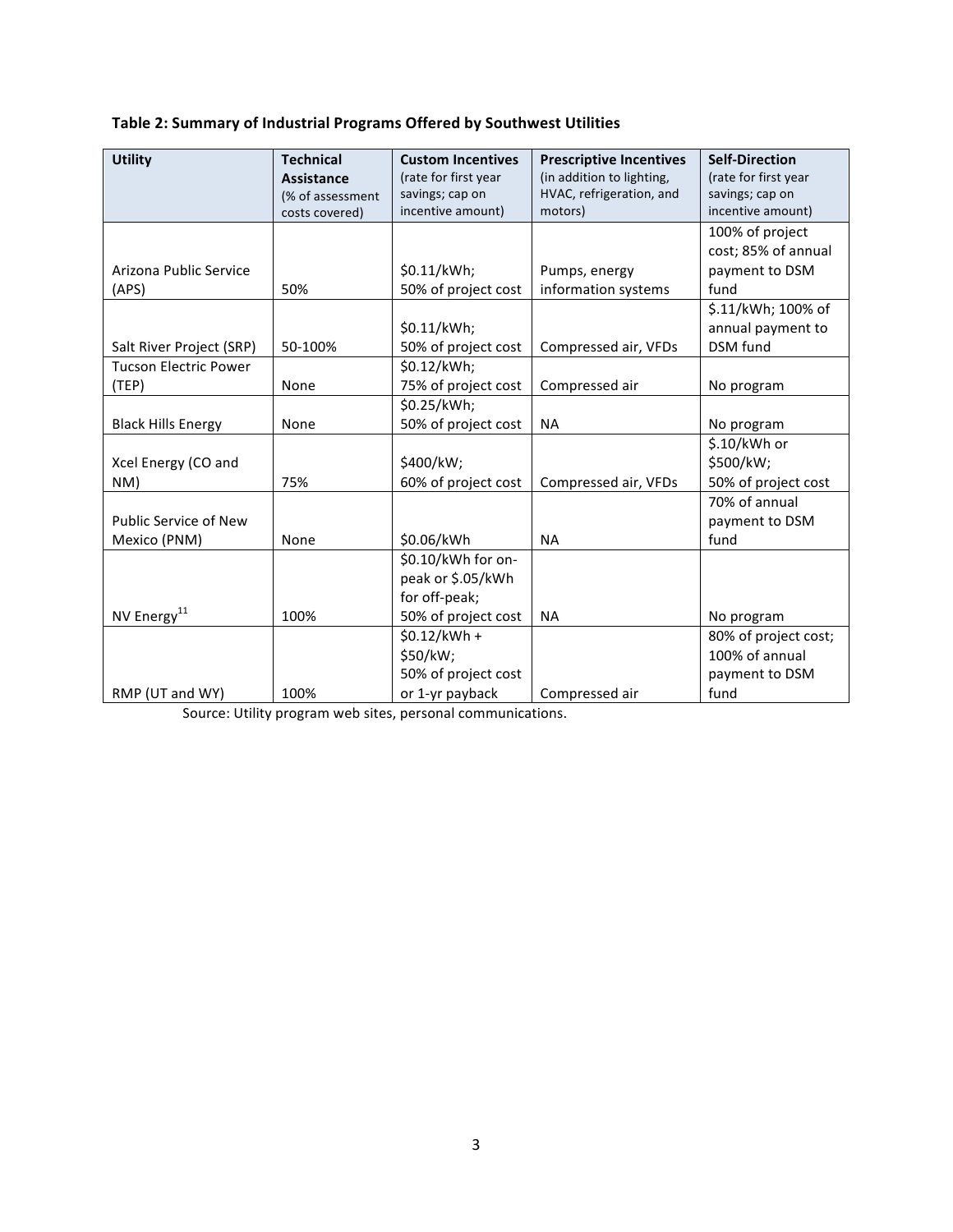| <b>State</b> | <b>Utility</b>               | <b>Total C&amp;I</b><br><b>Energy</b> | <b>Industrial</b><br><b>Energy</b> | <b>Total C&amp;I</b><br>Sales <sup>14</sup> | C&I<br><b>Savings</b> | <b>Total C&amp;I</b><br><b>DSM</b> | <b>C&amp;I</b><br><b>Savings</b> |
|--------------|------------------------------|---------------------------------------|------------------------------------|---------------------------------------------|-----------------------|------------------------------------|----------------------------------|
|              |                              | Savings <sup>12</sup>                 | Savings <sup>13</sup>              | (MWh)                                       | (% of 2010)           | Budget <sup>15</sup>               | (MWh/yr                          |
|              |                              | (MWh)                                 | (% of total                        |                                             | Sales)                | $(million \xi)$                    | per thous                        |
|              |                              |                                       | C&I savings)                       |                                             |                       |                                    | \$ spent)                        |
|              | Arizona Public Service       |                                       |                                    |                                             |                       |                                    |                                  |
| AZ           | (APS)                        | 174,000                               | <b>NA</b>                          | 14,673,963                                  | 1.2%                  | \$19.8                             | 8.8                              |
| AZ           | Salt River Project (SRP)     | 73,300                                | 25-30%                             | 13,821,768                                  | 0.5%                  | \$8.0                              | 9.2                              |
|              | <b>Tucson Electric Power</b> |                                       |                                    |                                             |                       |                                    |                                  |
| AZ           | (TEP)                        | 65,100                                | <b>NA</b>                          | 5,422,243                                   | 1.2%                  | \$9.7                              | 6.7                              |
|              | Public Service Co. of        |                                       |                                    |                                             |                       |                                    |                                  |
| CO           | Colorado (PSCo)              | 160,000                               | <b>NA</b>                          | 19,165,316                                  | 0.8%                  | \$27.4                             | 5.8                              |
|              | Black Hills / Colorado       |                                       |                                    |                                             |                       |                                    |                                  |
| CO           | Electric Utility Co. LP      | 10,300                                | <b>NA</b>                          | 1,187,368                                   | 0.1%                  | \$1.7                              | 6.1                              |
|              | Public Service Co of New     |                                       |                                    |                                             |                       |                                    |                                  |
| ΝM           | Mexico (PNM)                 | 28,836                                | <b>NA</b>                          | 5,732,347                                   | 0.5%                  | \$5.4                              | 5.3                              |
|              | Southwestern Public          |                                       |                                    |                                             |                       |                                    |                                  |
| NM           | Service Co. (SPS)            | 3,800                                 | <50%                               | 3,328,058                                   | 0.1%                  | \$1.6                              | 2.4                              |
|              | NV Energy / Nevada           |                                       |                                    |                                             |                       |                                    |                                  |
| <b>NV</b>    | Power Co. (NPC)              | 135,600                               | 2.0%                               | 12,180,456                                  | 1.1%                  | \$10.9                             | 12.4                             |
|              | NV Energy / Sierra           |                                       |                                    |                                             |                       |                                    |                                  |
| <b>NV</b>    | Pacific Power Co. (SPPC)     | 33,878                                | 9.4%                               | 5,359,937                                   | 0.6%                  | \$3.8                              | 8.9                              |
|              | Rocky Mountain Power         |                                       |                                    |                                             |                       |                                    |                                  |
| UT           | (RMP-Utah)                   | 119,400                               | 51.2%                              | 15,893,843                                  | 0.8%                  | \$16.9                             | 7.1                              |
|              | Rocky Mountain Power         |                                       |                                    |                                             |                       |                                    |                                  |
| <b>WY</b>    | (RMP-Wyoming)                | 15,400                                | 72.1%                              | 8,616,499                                   | 0.2%                  | \$2.0                              | 7.7                              |

# Table 3: 2010 Commercial & Industrial Energy Savings for Southwest Utilities

Sources: 2010 DSM reports, personal communications, and EIA data.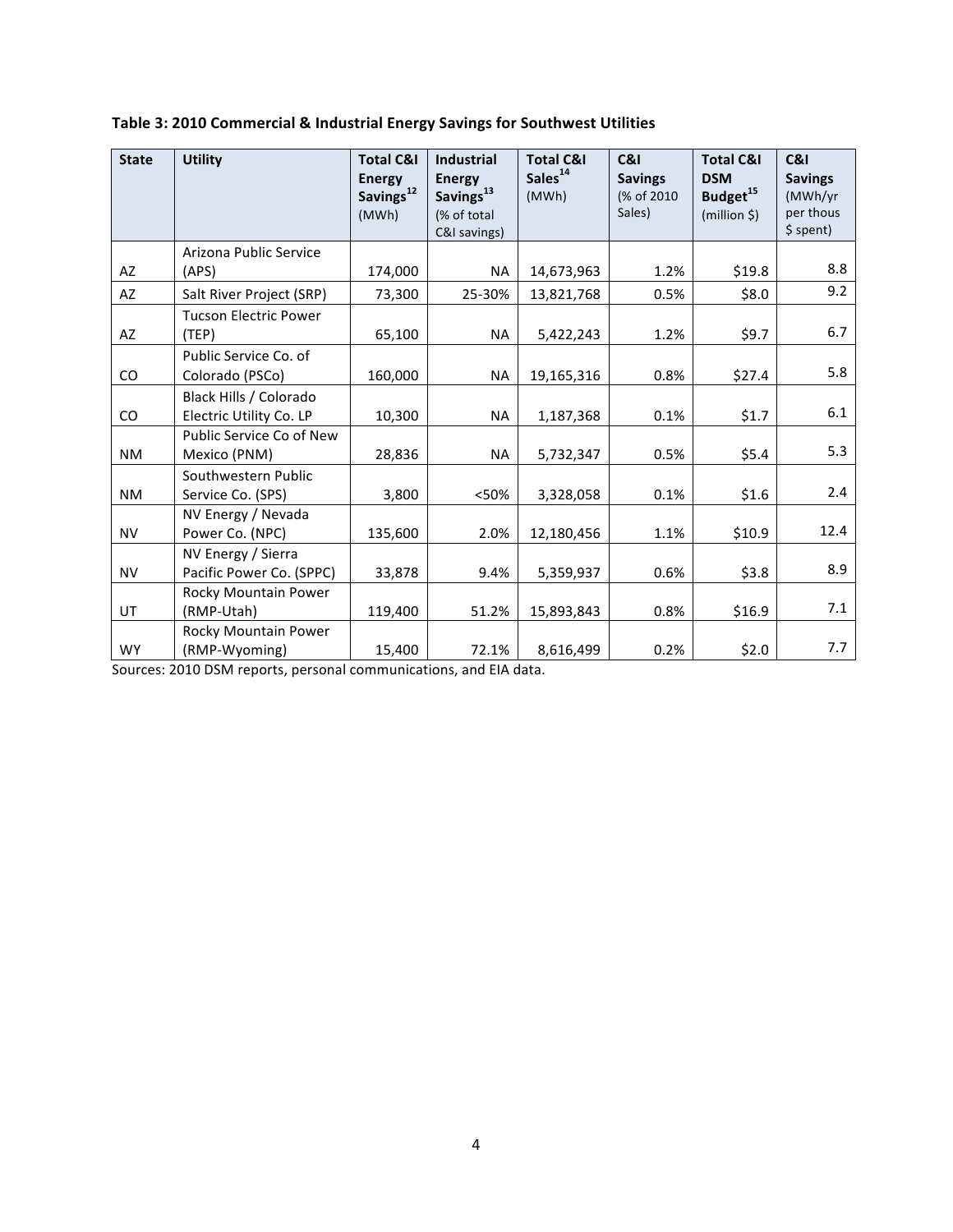# **II. Model Industrial Programs and Best Practices**

Based on interviews of the southwest utility commercial and industrial (C&I) energy efficiency programs, The Southwest Energy Efficiency Project (SWEEP) has identified several "best practices" in program design and delivery, as well as several model programs. Best practice programs achieve significant levels of energy savings, are cost-effective, and help satisfy the needs of industrial customers.

# **Separate.Goals.and.Tracking.for.Industrial.vs..Commercial Customers**

Industrial customers' needs and capabilities are different from those of commercial customers such as office buildings, retail facilities, schools and other public buildings. "Industrial" is defined by the Energy Information Administration (EIA) to include manufacturing, mining, agriculture, construction, and fishing and forestry establishments (Standard Industrial Classification (SIC) codes 01-39).<sup>16</sup> For some industrial facilities energy is a significant portion of operating costs, and many that are less energy-intensive still use large amounts of energy overall (e.g., semi-conductor plants or food/beverage processors). Industrial customers also use energy differently than other commercial customers, typically having significant process-related consumption in addition to heating, ventilation and air conditioning (HVAC) and lighting loads. Although it varies quite a bit depending on the manufacturing sub-sector, the average manufacturing facility's energy consumption for HVAC and lighting is only about 20% of total energy consumption.<sup>17</sup> Therefore, it makes sense to design energy efficiency programs to serve the specific needs of the industrial sector, as well as programs to serve other business customers.

In addition, utilities and the public utilities commissions (PUCs) that regulate investor-owned utilities may be interested in knowing how DSM spending and energy savings are distributed among the various types of customers. We believe that it would be helpful for all utilities to develop separate energy-saving goals and energy savings tracking systems for industrial customers, and to include this information in annual DSM reports. SWEEP encourages all utility DSM programs to aim for first year energy savings of 1% or more of annual energy sales. With the proper tracking in place, we encourage industrial programs to strive for this same goal.

Rocky Mountain Power, in both Utah and Wyoming, has established separate energy savings goals for industrial and commercial customers, and tracks spending and energy savings for industrial customers separately in order to achieve these goals. RMP is the only southwestern utility that separately tracks energy savings from industrial customers on a routine basis. (For this report, NV Energy reported energy savings from industrial customers for 2010, by manually reviewing the savings data and sorting it by customer class. However, NV Energy does not routinely track savings separately in this way.) In 2010, RMP achieved 51.2% of its total C&I energy savings from industrial customers, while industrial customers account for 49.3% of the total C&I energy consumption.<sup>18</sup> This energy savings data helps RMP provide better service to industrial customers, and helps the utility justify its DSM spending and energy savings for each customer class when it seeks program approvals from the PUC.

Developing systems to separately track savings from industrial customers (based on SIC codes) is not that difficult. However, the EIA definition of industrial also states, "the utility may classify industrial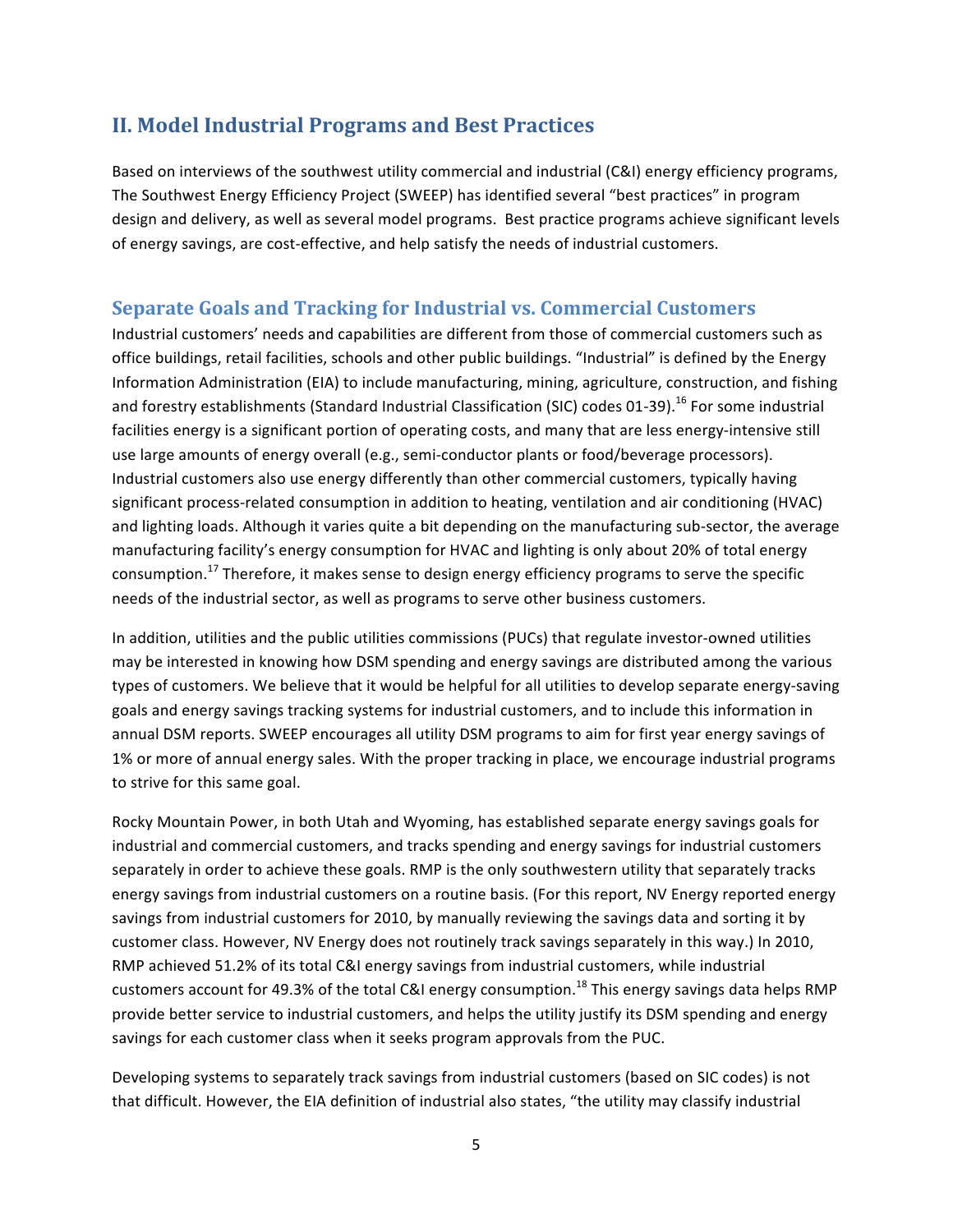service using the SIC codes, *or based on demand or annual usage exceeding some specified limit. The limit may be set by the utility based on the rate schedule of the utility."* <sup>19</sup> To be consistent, utilities that rely on rate classes or use an electricity demand or annual consumption limit for reporting their annual industrial electricity sales to the EIA should use the same definition of industrial in tracking energy savings. However, we believe the separation of customers by SIC codes would be more useful towards addressing the differing needs of industrial customers, as discussed above. In any case, utilities should clearly state which definition of industrial they are using.

# **Model Technical.Assistance.and Custom.Rebate Programs**

Most of the utilities in the southwest offer a custom rebate program to complement the prescriptive rebates, and several of these also offer free or subsidized energy assessments to help companies identify energy efficiency opportunities. These programs are most effective when integrated, so that the assessments identify projects that qualify for the custom rebates, which help move the projects to implementation. It is also helpful to consider incentive structures that encourage customers to implement projects identified in energy assessments.

Without a free or subsidized energy assessment, it is difficult for many companies to identify energy efficiency projects on their own and to evaluate the potential savings in order to complete the application for custom rebates. On the other hand, without the utility's follow-up support (e.g., assistance with applying for custom rebates, and providing a list of vendors or consultants to help with implementation), many energy assessment reports merely end up on shelves, leaving significant potential energy efficiency measures ignored.

There are a few shining examples of the smooth integration of technical assistance and rebate programs among the southwestern utilities. The *Energy FinAnswer* program of Rocky Mountain Power (RMP) in Utah features a fully integrated process of technical assistance and custom incentives. Following is a brief summary of the key steps of this program<sup>20</sup>:

- 1. The customer contacts RMP for assistance, and both parties sign a letter of intent, clarifying issues such as confidentiality.
- 2. RMP provides a free scoping assessment (through a consultant) to identify potential energy efficiency opportunities. The customer then discusses the opportunities with RMP and indicates which ones it is most likely to implement. Based on the scoping assessment, RMP's consultant develops a proposal for a more detailed assessment to further develop the savings opportunities.
- 3. RMP provides the customer a free detailed energy analysis of the measures identified in the scoping assessment, including refined estimates of energy savings, and the amount of utility incentives to be paid for the projects if implemented, and any commissioning requirements. The follow-up assessment is tailored in length based on the amount of potential energy savings. RMP's consultants try not to exceed \$.04 in assessment costs/kWh of potential energy savings,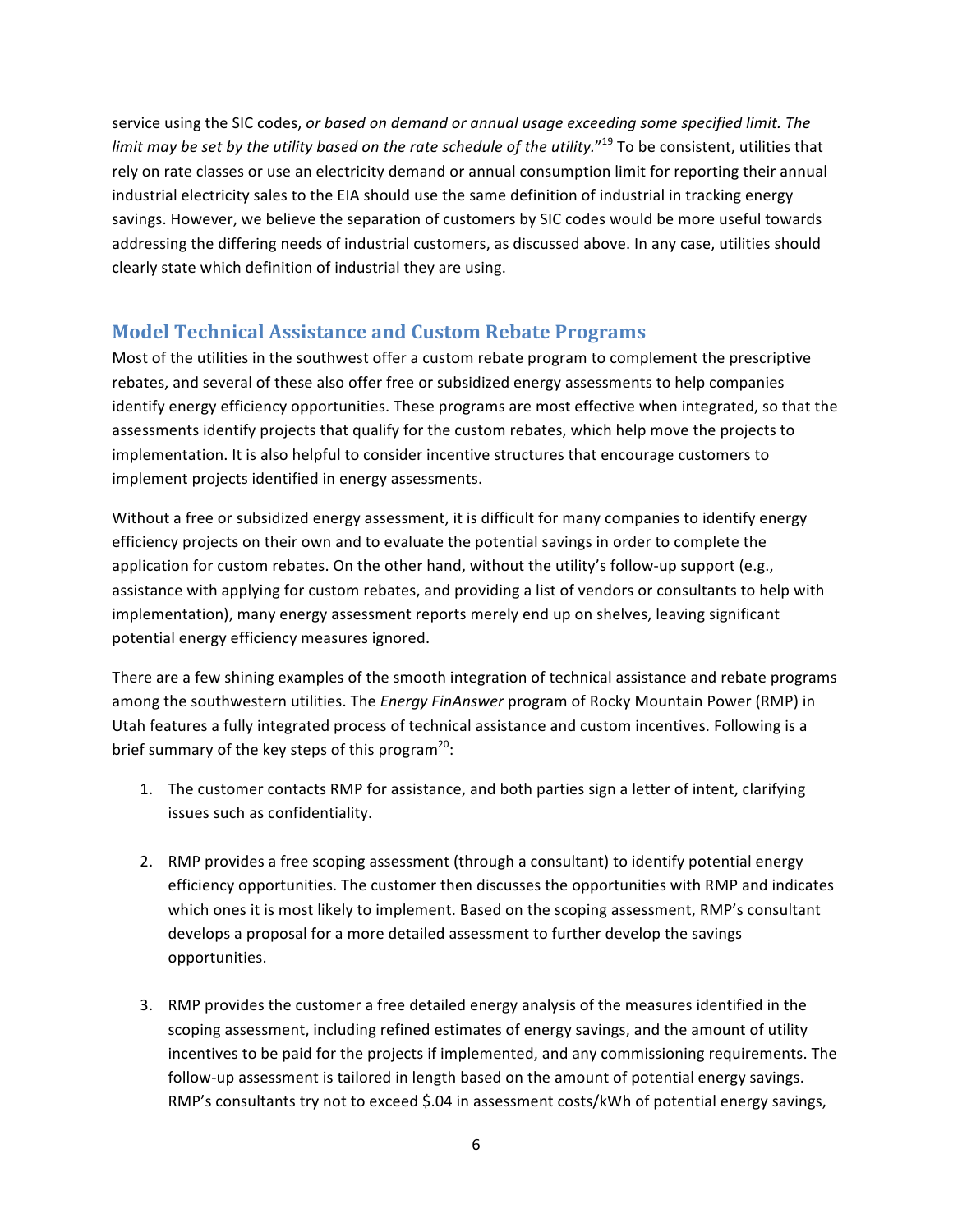which is easier for projects involving larger potential savings.<sup>21</sup> The custom incentives are based on the rate of \$0.12/kilowatt-hour (kWh) plus \$50/kilowatt (kW) average monthly demand savings. The incentive amount is capped at 50% of the project cost or the amount of incentive that would reduce the simple payback period to one year, whichever is less. The two parties sign an incentive agreement form before the company proceeds with any purchase orders for the equipment. RMP allows up to two years for customers to implement the projects.

- 4. The company implements the projects, completes any required commissioning, and submits a final breakdown of costs for the projects.
- 5. RMP completes a post-implementation inspection and documents final energy savings, and writes a check to the company for the incentives.

This program has been very successful. In 2010, the *Energy FinAnswer* program achieved energy savings from industrial customers of 39,090 MWh, or 57% of the total energy savings for RMP's industrial programs and 29% of total energy savings from RMP's C&I programs.<sup>22</sup> In general, customers are very satisfied with this program. However, some customers complain that RMP's approval process takes too long, especially if the project involves replacement of failed equipment with a more energy efficient model. The approval process can take several months, including the time for the assessment and report, and up to three weeks for RMP's third-party review of the consultant's assessment report.<sup>23</sup>

Xcel Energy's *Process Efficiency* program is another good example of the integration of technical assistance and incentive programs. The *Process Efficiency* program is available to industrial customers with "energy conservation potential" of at least 2 GWh (which usually translates to total annual electricity consumption of at least 20 GWh.) The steps involved in this program are similar to those for RMP's *Energy FinAnswer*, with the following main differences:

- The free scoping assessment also includes a free assessment of the customer's strategic energy management program (using EnVinta One-2-Five or other similar tools), with recommendations for improvement. The support for the customer's strategic energy management can help the customer achieve on-going energy savings. However, these "behavioral improvements" can be difficult for the utility to quantify.
- The customer must pay for 25% of the cost of the detailed follow-up energy assessment, up to \$7500.
- After the detailed assessment is completed, Xcel Energy and the customer sign an agreement that specifies which projects the customer will implement, the time frame for implementation, and the amount of incentive that Xcel will provide, based on the rate of \$400/kW of peak demand reduction. Xcel Energy encourages the customer to agree to complete projects within a year, but allows longer time frames if needed. $^{24}$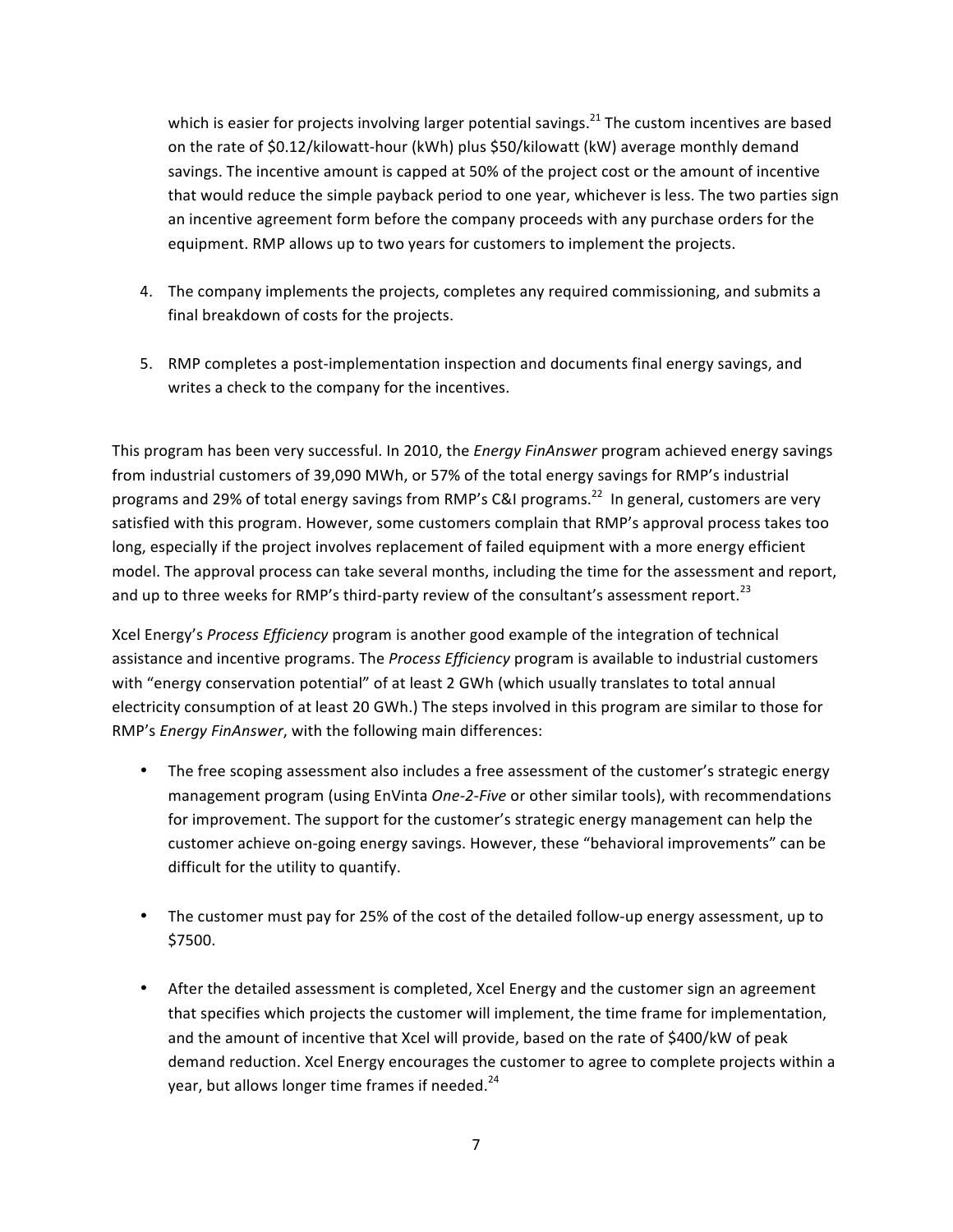Xcel Energy reported only 2,640 MWh of energy savings through this program in Colorado in 2010, with preliminary results of 6,600 MWh of savings in 2011.<sup>25</sup>

Salt River Project's (SRP) *Custom Business Solutions* program provides preliminary and comprehensive assessments and custom incentives. The payment structure for the comprehensive assessments provides a strong incentive for customers to implement measures identified through the assessment. For comprehensive energy assessments, SRP will pay 50% of the cost, up to \$15,000 (out of a total maximum assessment cost of \$30,000). In addition SRP will pay for the other 50% of the assessment if the customer implements at least one "significant" recommendation from the study. The customer is required to pay its 50% share of the assessment cost up front, and agrees in writing to implement one or more significant measures in order to get reimbursed for the other 50%. ("Significant" means the three or four larger measures on which the study typically focuses.) The assessment includes an estimate of the amount of rebates that SRP will provide, which are based on the rate of \$.11/kWh of energy saved per year (for the first year). Table 4 compares results for the technical assistance and custom incentive programs of Rocky Mountain Power, Xcel Energy, and Salt River Project.

## Table 4: Energy Savings and Cost-Effectiveness of Three Model Technical Assistance and Custom **Incentive!Programs**

| <b>Utility</b> | Program                   | <b>Industrial Energy</b> | <b>Benefit-Cost Ratio</b> |
|----------------|---------------------------|--------------------------|---------------------------|
|                |                           | Savings (MWh/yr)         | (TRC)                     |
| RMP-Utah       | <b>Energy FinAnswer</b>   | 35,100                   | 2.2                       |
| <b>PSCo</b>    | <b>Process Efficiency</b> | 6.600                    | 2.0                       |
| <b>SRP</b>     | <b>Custom Efficiency</b>  | 5,600                    | 2.0                       |

Note: SRP's savings shown are based on assuming that industrial savings are 27% of its total commercial and industrial savings for 2011. RMP's savings shown are for industrial customers only for 2010, and for Xcel's Process Efficiency program the results are preliminary for 2011 for industrial customers.

# **Self-Direction Programs with Clear Requirements.**

Generally, self-direction programs allow large customers to keep some of the DSM fees that the customers would pay to the utilities, as long as the customers spend the money on eligible energy efficiency projects. In this way, self-direction programs provide a meaningful incentive for large customers to implement more energy efficiency projects. However, the utility provides no further technical or financial assistance for efficiency projects implemented under the self-direction option.

From the utility's point of view, self-direction programs can be very cost-effective if there are clear rules and requirements for approving (or denying) EE projects. The best utility self-direction programs review and evaluate these projects in the same manner as projects implemented through other DSM programs. The energy savings from projects implemented through self-direction programs are then counted towards the utility's energy savings goals or requirements.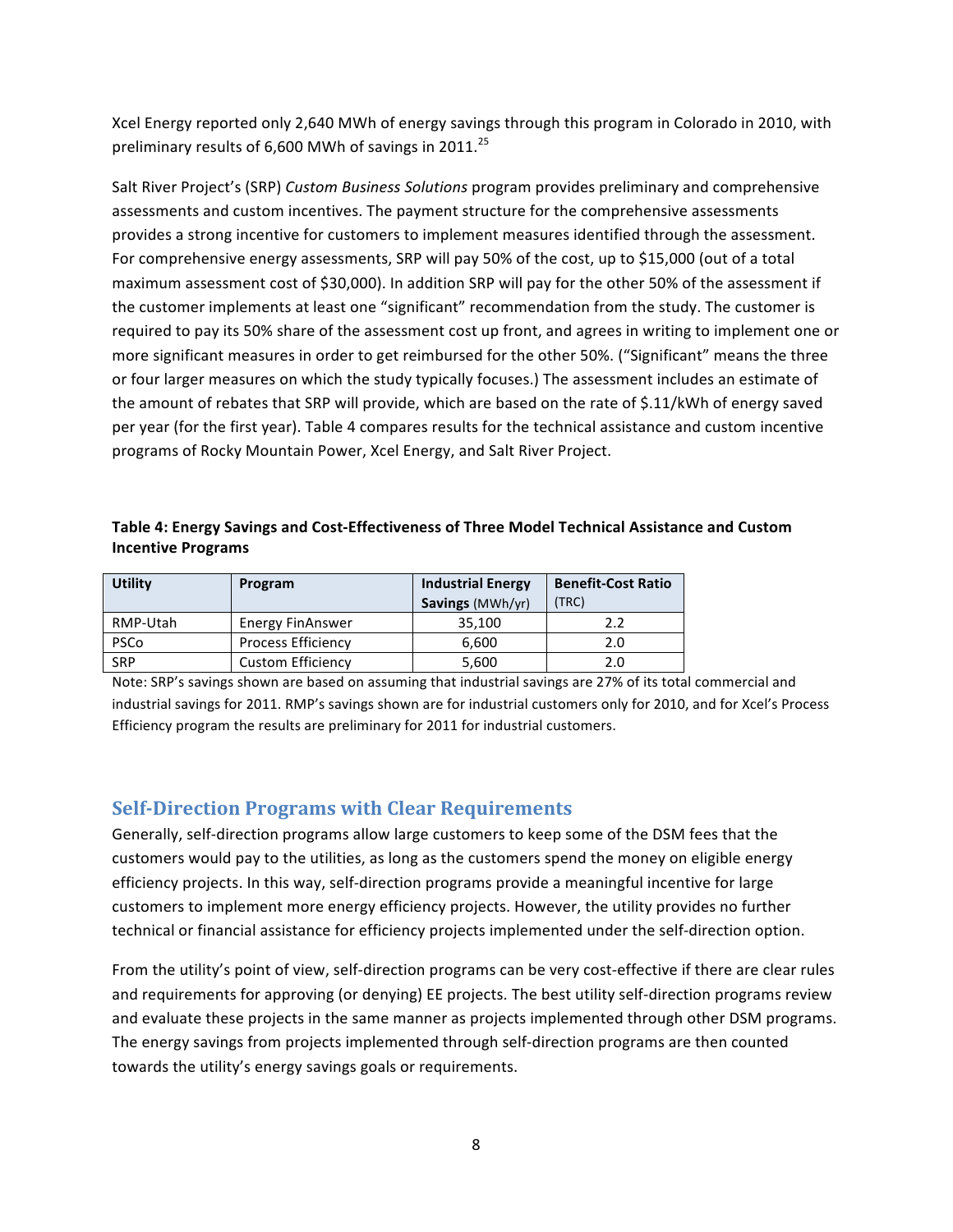Xcel Energy/Public Service Co. of Colorado (PSCo) has implemented an excellent self-direction program with very clear guidelines. The program is available to customers with annual consumption of at least 10 GWh and demand of at least 2 MW (aggregated from all the customer's Colorado facilities). Xcel requires pre-approval of the projects, provides estimates of the rebates to be provided, and requires post-implementation verification reports. Most self-direction customers hire consultants to help with the applications and measurement and verification (M&V) requirements.<sup>26</sup>

PSCo's self-direction program will provide rebates of \$0.10/kWh saved or \$525/kW demand reduction (whichever is greater), and the rebate amount is capped at 50% of the incremental cost of EE projects.<sup>27</sup> Unlike many other self-direction programs, PSCo's program has no cap on the amount of incentive the customer can receive relative to its annual DSM charges. PSCo's self-direction program achieved total savings in 2010 of 8,965 MWh, with a benefit-cost ratio using the Total Resource Cost (TRC) test of 2.2.<sup>28</sup> PSCo allows eligible customers the option to choose to participate in self-direction or custom efficiency programs for any given project. Generally, the advantage of self-direction is that it pays higher rebates. The disadvantage is that the customer (or its consultant) must do its own analysis of measures prior to implementation, and its own M&V of project savings post-implementation.

Rocky Mountain Power (RMP) implements a very successful self-direction program in Utah. RMP's program is more flexible and more generous to customers than PSCo's program. RMP will pay 80% of the total project (incremental) cost for projects with a pre-rebate payback period of between 1 and 5 years, and does not specify a rate (e.g., cents per kWh of savings) for the rebates. The amount of rebate available to the customer in any given year is limited to the amount the customer pays in DSM charges. However, the rebate payments can be extended over several years until the 80% project cost limit is reached. RMP reviews all projects prior to approving the rebates, and recommends but does not require that projects be approved prior to implementation. RMP also requires post-implementation commissioning/verification reports, except when the amount of energy savings from the project is clear or obvious (i.e., for "non-dynamic" projects).<sup>29</sup>

RMP's large industrial customers in Utah implemented 176 projects under the self-direction program during 2004-2009.<sup>30</sup> In 2010 RMP's self-direction program achieved total savings of 18,190 MWh through implementation of 13 additional projects. The benefit-cost ratio for industrial customers using the TRC test in 2010 was 2.9.<sup>31</sup> This is more than double the amount of savings achieved through Xcel Energy's self-direction program, and with a higher benefit-cost ratio. One large company in Utah (that prefers to remain anonymous) told SWEEP that it was able to implement 3 additional energy efficiency projects in 2010 through participation in Rocky Mountain Power's self-direction program. The company stated that these projects would not have been implemented without RMP's incentives. Table 5 compares the main features and results of the self-direction programs of RMP and Xcel Energy.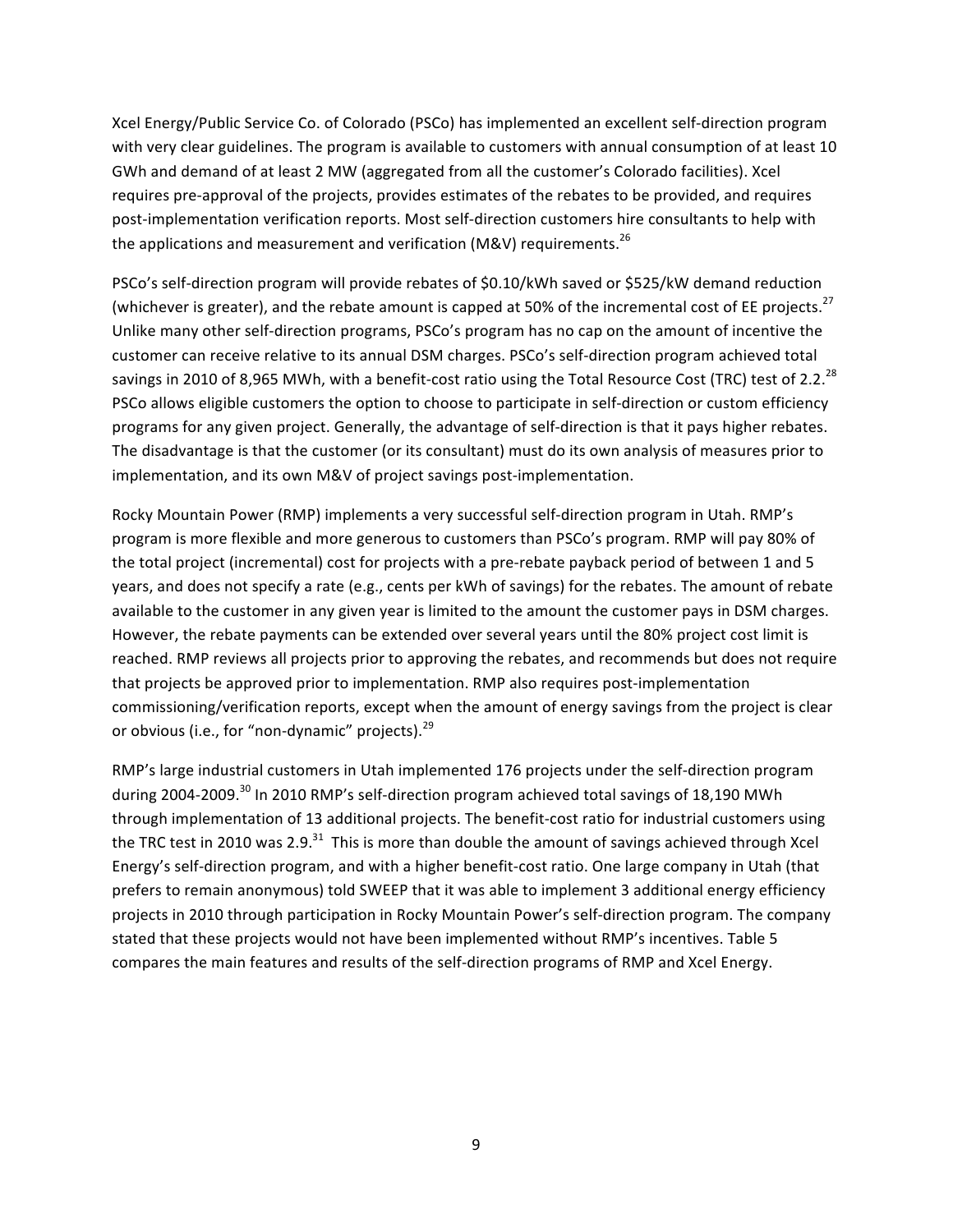| <b>Utility</b>                  | RMP-Utah                           | <b>PSCo</b>            |
|---------------------------------|------------------------------------|------------------------|
| Project pre-approval required?  | Approval required (not necessarily |                        |
|                                 | pre-implementation)                |                        |
| Max % of project cost covered   | 80%                                | 50%                    |
| <b>Payback period limits</b>    | 1-5 years, pre-rebate              | none                   |
| Incentive rate                  | <b>NA</b>                          | \$.10/kWh or \$525/kW  |
|                                 |                                    | (whichever is greater) |
| 2010 energy savings             | 18,200 MWh                         | 8,970 MWh              |
| <b>Benefit-cost ratio (TRC)</b> | 2.9                                | 2.2                    |

#### **Table 5: Comparison of Self-Direction Programs of RMP-Utah and PSCo**

# **Prescriptive.Rebates for.Industrial.Measures**

Most utility C&I programs offer both custom and prescriptive rebates for energy efficiency measures. It is helpful to offer a variety of prescriptive rebates to make it as easy as possible for customers to obtain the rebates and to implement these types of "standard measures."

For prescriptive rebates, the list of eligible measures and rebate amounts are specified in advance, which makes it very easy for companies to plan qualifying projects, analyze cost effectiveness, and receive the rebates. Custom rebates, on the other hand, are open to a variety of projects and provide needed flexibility as well as a "systems" approach, but applying for custom rebates generally requires much more effort than prescriptive rebates.

PSCo has numerous measures for which prescriptive rebates are available, including many measures applicable to industrial customers: $^{32}$ 

- High efficiency motors and variable speed drives
- Integrated variable frequency drive air compressors
- High efficiency cooling equipment
- Building energy management systems
- Lighting efficiency improvements

As one example of the relative importance of prescriptive rebates compared to custom rebate programs, Rocky Mountain Power in Utah achieved 15% of its total industrial energy savings in 2010 from prescriptive rebates, compared to 57% for the custom rebate and technical assistance program (*Energy FinAnswer*), and 28% from the self-direction program.<sup>33</sup>

# **Reaching Challenging Sectors**

The most effective utility industrial energy efficiency programs develop different approaches for the different types of companies or different sectors they serve. Typically, the oil and gas industry has been a challenging sector for utilities to reach for participation in DSM programs. Xcel Energy/Southwestern Public Service Co. (SPS) has developed a program to offer free energy assessments to oil and gas drilling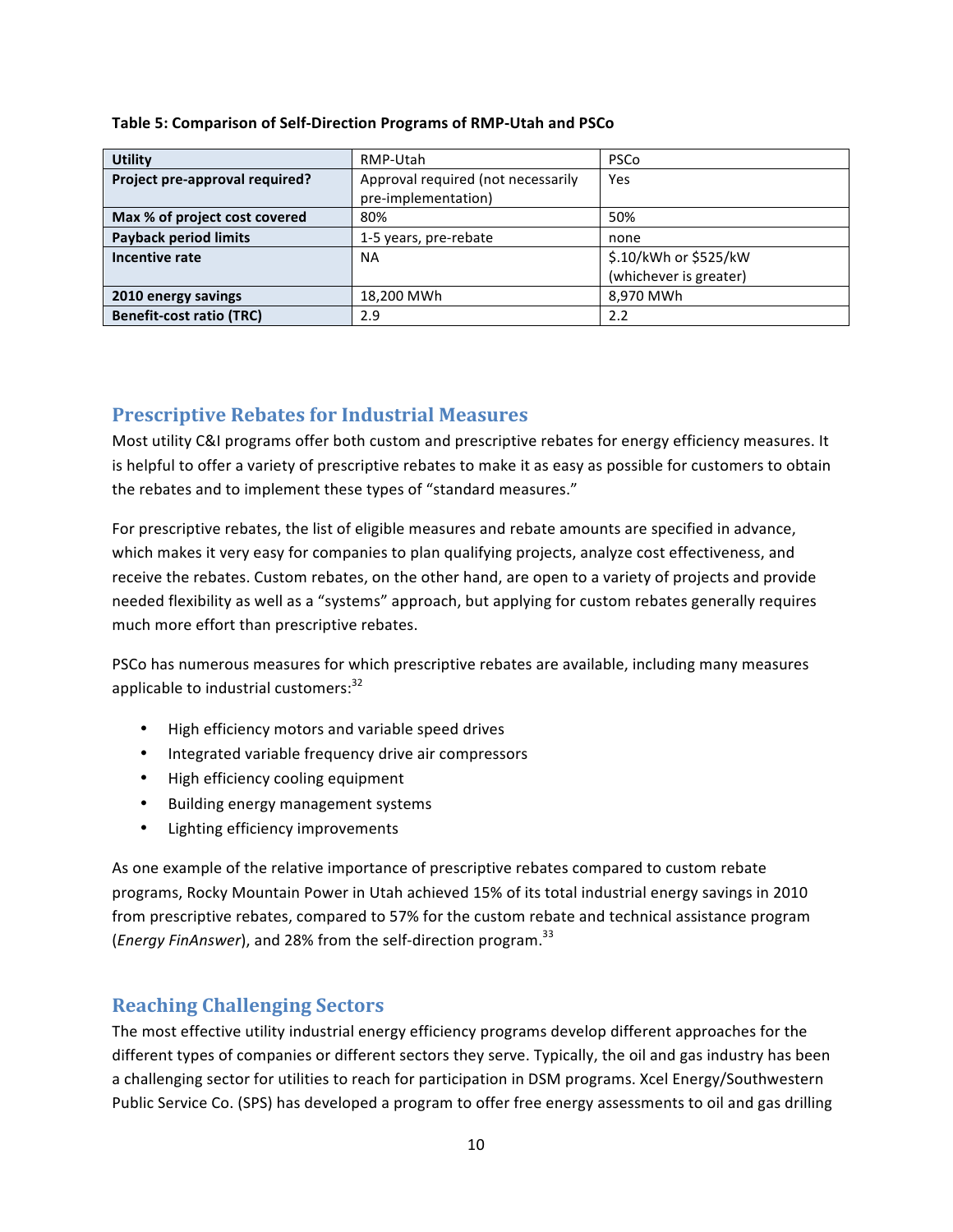and processing operations. SPS completed eight of these assessments in 2010, offered through a consultant/contractor that is experienced in working with this sector. The assessments have identified numerous energy-saving opportunities, such as controllers to regulate the motors on the lift rods for the oil and gas wells. There are also opportunities in gas processing facilities, which have compressors and other types of equipment. There are no implemented projects yet, but SPS is optimistic that recommended measures will begin to be implemented in early 2012. For example, a large variablefrequency drive project has received pre-approval and is in the implementation process.<sup>34</sup>

RMP is also reaching out to the oil, gas and mining sectors (and large customers in a few other sectors) in Wyoming through a new program to finance full- or part-time "energy project managers" for large customers. The idea of this program is to provide these customers with trained staff that can devote time to identifying and managing energy efficiency projects, and achieving enough energy savings to essentially pay for their salaries and make the program cost-effective. RMP has no results yet, but this program is an innovative way to reach out to this challenging sector. Similar energy project manager programs have achieved good results for Bonneville Power Administration and British Columbia Hydro.<sup>35</sup>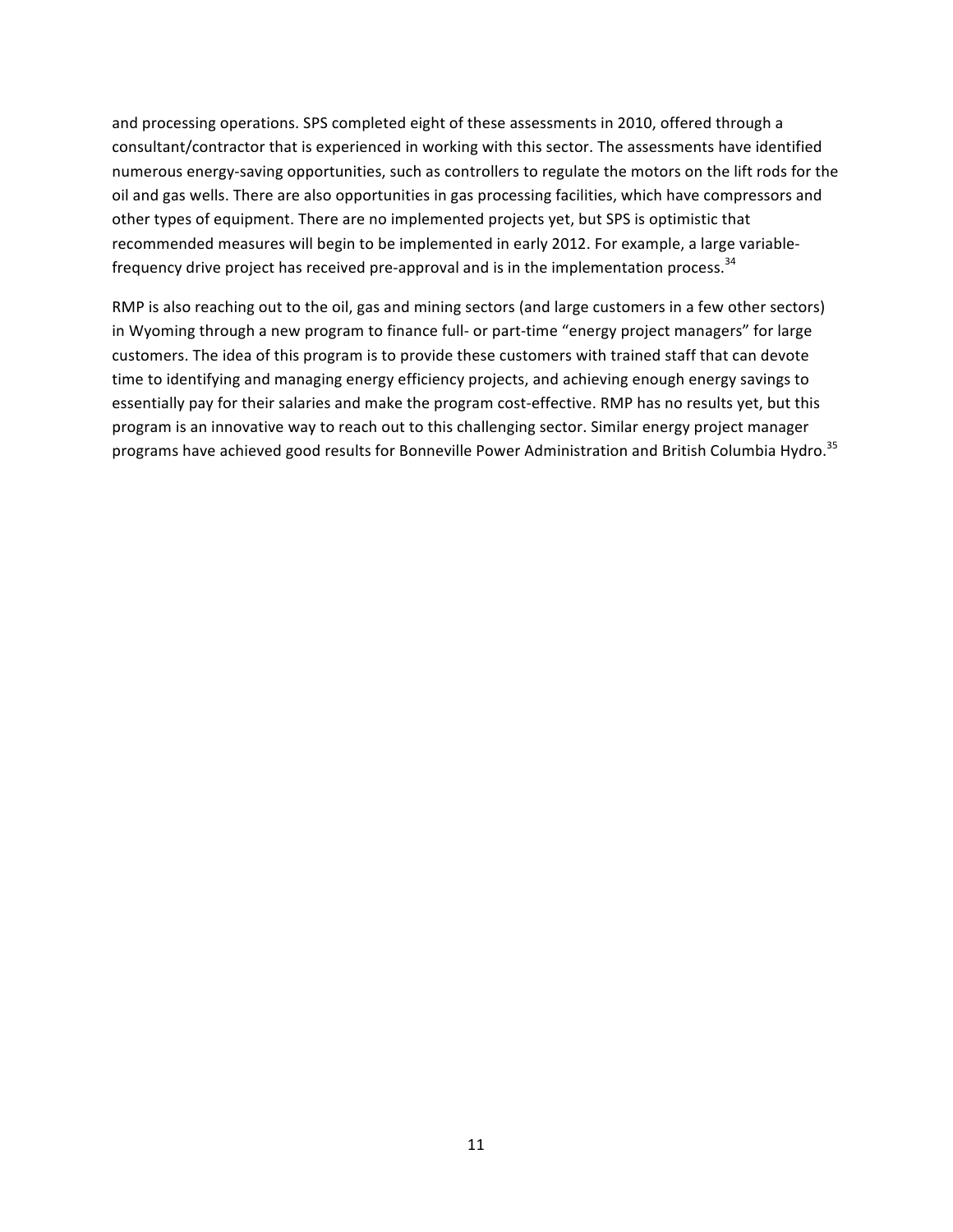# **III..Recommendations.**

Based on our review of the utility industrial energy efficiency programs in the region, the Southwest Energy Efficiency Project (SWEEP) offers the following recommendations to help utilities achieve greater energy savings, higher participation, and better cost-effectiveness in their energy efficiency programs aimed at industrial customers.

- 1. Develop systems to separately track energy savings for industrial customers vs. commercial customers. Tracking industrial programs separately will help utilities to ensure that their programs are serving industrial customers well. We also suggest that utilities consider developing industrial advisory groups to ensure that energy efficiency programs are meeting industrial customers' needs. Separate tracking of industrial savings will also help ensure that utilities achieve energy savings in proportion to industrial electricity sales and/or the industrial sector's contribution to funding utility efficiency programs.
- 2. Consider setting an energy savings goal for the industrial sector of at least 1% of annual industrial sales. This is consistent with SWEEP's suggested energy savings goal for all utility programs of saving at least 1% of total sales each year.
- 3. Offer a wide range of programs to industrial customers, including technical assistance, custom incentives, prescriptive incentives, and self-direction:
	- a. *Technical Assistance:* Technical assistance programs, including both walkthrough/scoping and more detailed energy assessments, can be very helpful in helping customers identify efficiency opportunities. Assessments will be more effective when integrated with custom (and prescriptive) incentive programs. Assessment reports should include clear estimates of rebates available for the measures identified, without requiring the customer to complete separate rebate applications.
	- b. *Custom and prescriptive incentives:* In addition to lighting, HVAC systems, and motors, which are very common elements of prescriptive incentive programs, other industrialoriented measures should be considered, including high efficiency compressed air equipment, variable speed drives, and energy management systems for industrial facilities. Because prescriptive incentives are more user-friendly for the customer than custom incentives, adding more types of prescriptive measures will help the utility achieve greater energy savings.
	- c. *Self-direction:* For larger industrial customers, self-direction programs can be a useful complement to custom incentive programs, and can be very cost-effective for the utility if properly designed.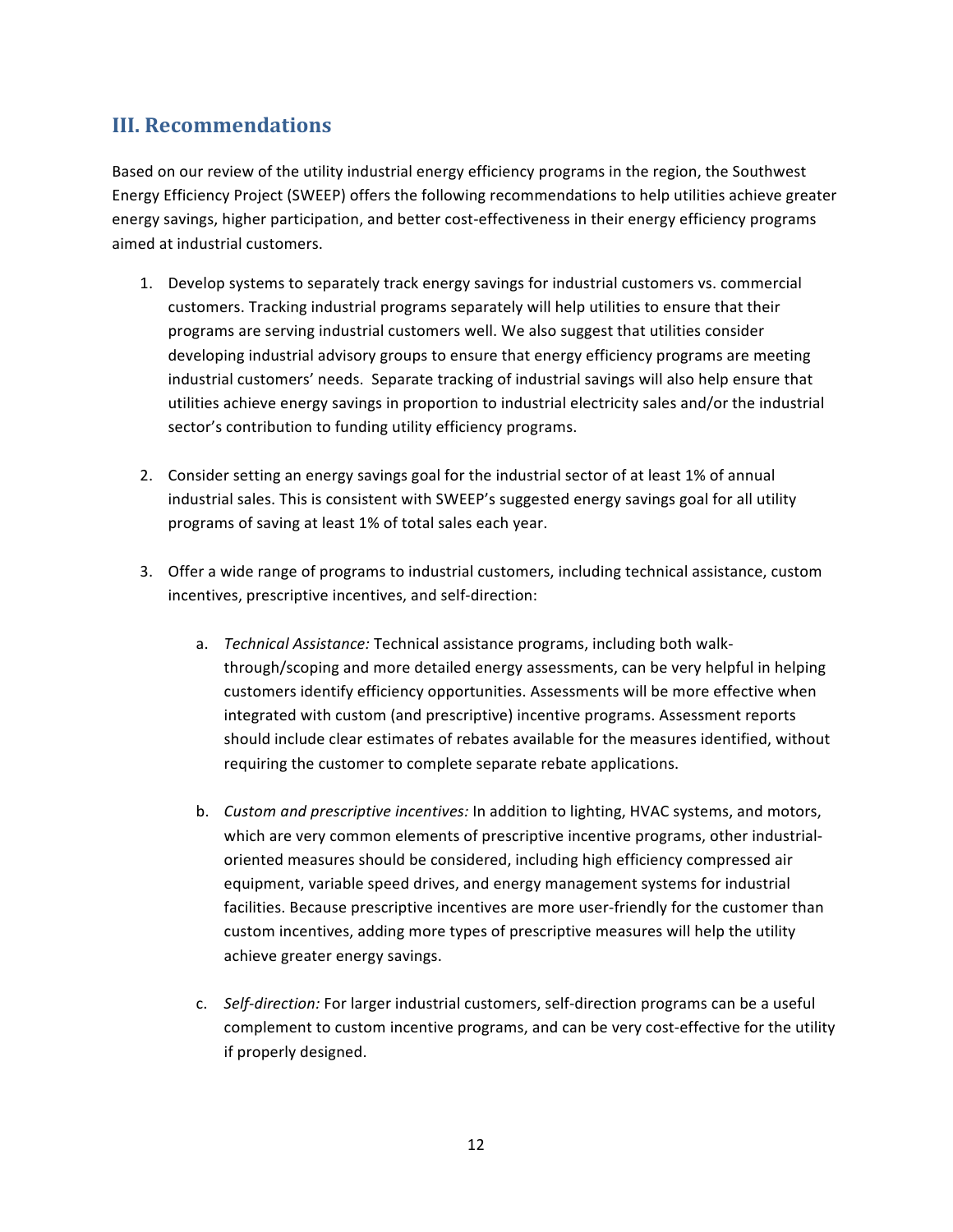- i. The utility should approve all self-direct projects, before implementation as much as possible, to provide customers with estimates of the incentive payments they will receive, and to ensure that projects meet cost-effectiveness and other requirements.
- ii. The utility should require the customer to measure and verify the project's savings after the project is implemented.
- iii. To maintain cost-effectiveness and fairness, we suggest the amount of the incentive be capped at 75% of the project cost, or at the level that would bring the project's payback period down to one year, whichever is less. Also to ensure project cost-effectiveness, we suggest placing an upper limit on the project's pre-incentive payback period, such as such as 5-7 years, or by offering a fixed rate of incentive per kWh of first-year savings. With these limits in place, we think it is reasonable to allow customers to use self-direction bill credits to offset up to 80% of their annual DSM surcharge; i.e., all industrial customers should make some contribution towards paying for administrative and other costs associated with the utility programs. Unused self-direction credits in any one year should carry over to the following year, and customers should be allowed to aggregate their funds for several years in order to fund larger projects.
- iv. Large customers will achieve more energy savings if the utility allows them the flexibility to choose between prescriptive and custom incentive programs or the self-direction program for any given project.
- 4. Consider developing targeted programs for industrial sub-sectors that are challenging to engage in traditional energy efficiency programs, such as mining operations and oil and gas extraction/processing. Rocky Mountain Power's pilot energy manager program in Wyoming and Southwestern Public Service's pilot technical assistance program to the oil and gas sector are good examples of these types of efforts.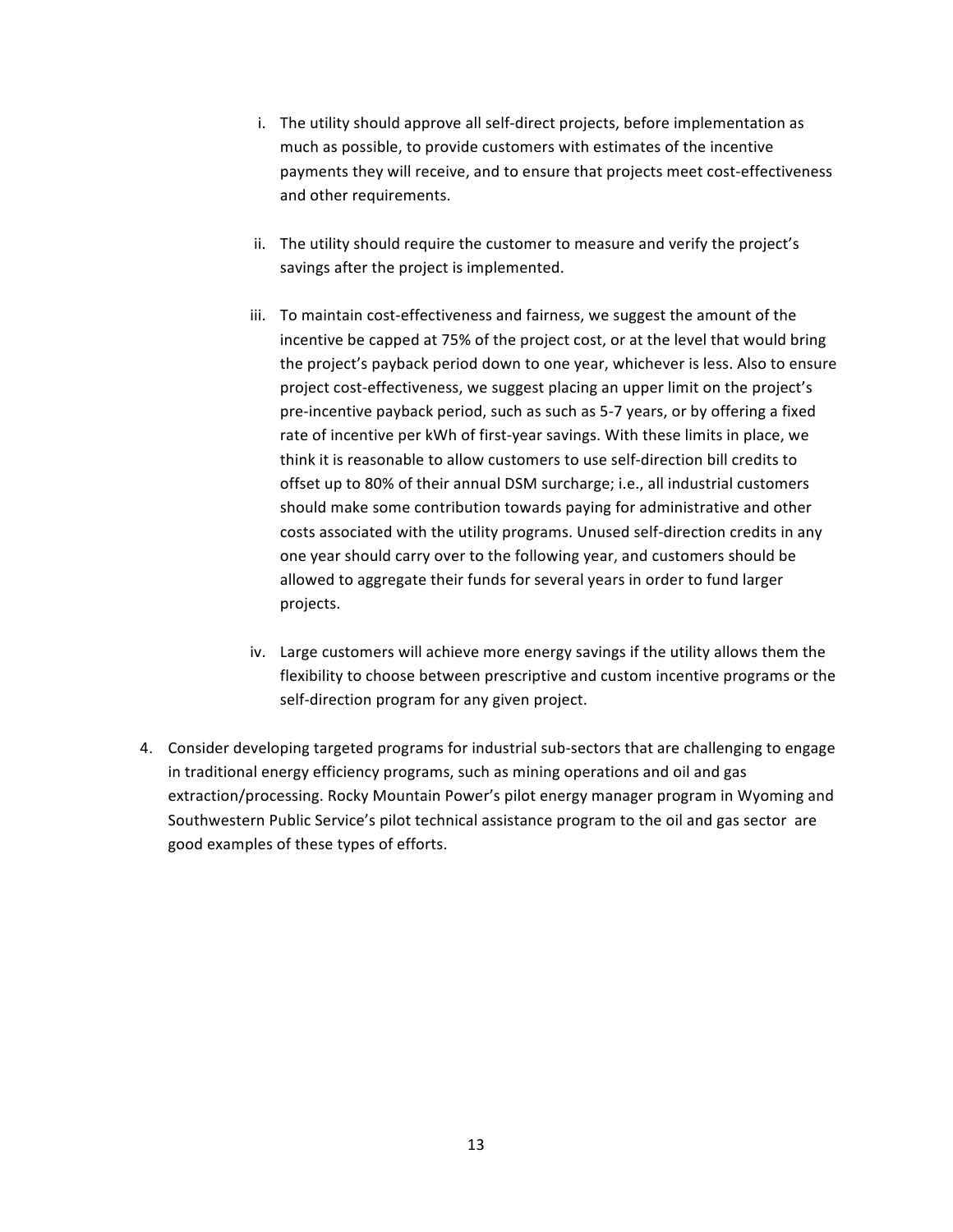# **IV..Southwestern.Utility.Industrial.Efficiency Program Descriptions**

Each utility program in the southwest region has some of the types of industrial efficiency programs described above. Each program has some unique qualities, and here we provide descriptions of all the programs designed to serve industrial customers, as well as the overall energy savings, program spending levels, and benefit-cost ratios. For the following program descriptions, we start with Utah and Wyoming, and move around the region in a clockwise order (Colorado, New Mexico, Arizona, and finally Nevada).

# **Pacificorp/Rocky.Mountain.Power (RMP).– Utah.and.Wyoming**

Rocky Mountain Power (RMP) is the main electric utility in Utah and Wyoming, serving a total of about 800,000 customers in Utah and 140,000 customers in Wyoming.<sup>36</sup> There are a variety of industrial subsectors operating in Utah, and in Wyoming there is a significant amount of oil and gas extraction and processing as well as mineral and coal mining. RMP has a model program for providing technical assistance and custom rebates to industrial customers (*Energy FinAnswer*), and a very effective selfdirection program. RMP is also the only utility in the region that routinely separates out spending and energy savings for industrial customers vs. other business customers. RMP exceeded its goals for energy savings from industrial customers in Utah in 2010. $^{37}$ 

## *Technical)assistance)and)custom)rebates*

RMP has a technical assistance and custom incentive program called *Energy FinAnswer*. The program provides free energy assessments, which are fully integrated with the custom rebate program. There are several advantages to this integration (see best practices section above). After the completion of the assessment, RMP signs an agreement with the customer, estimating the amount of the custom incentive. RMP then adjusts the incentive amount as needed after implementation of the project, based on actual costs and measured savings. The amount of the custom incentive is \$.12/kWh of first year energy savings plus \$50/kW of peak demand reduction, and the incentive amount is capped at 50% of project cost or the amount that brings the simple payback period down to one year, whichever is less.<sup>38</sup>

## *Self-direction program*

RMP's self-direction program will pay (through utility bill credits) 80% of the incremental cost for approved projects. Projects must have a pre-rebate payback period of between 1 and 5 years. RMP does not specify a fixed incentive rate (e.g., cents per kWh of savings). RMP recommends but does not require pre-approval of projects, and does not always require post-implementation commissioning/verification reports. RMP's large industrial customers in Utah implemented 176 projects under the self-direction program during 2004-2009.<sup>39</sup> In 2010 RMP's self-direction program achieved total savings 16,910 MWh from industrial customers through implementation of 13 additional projects. 40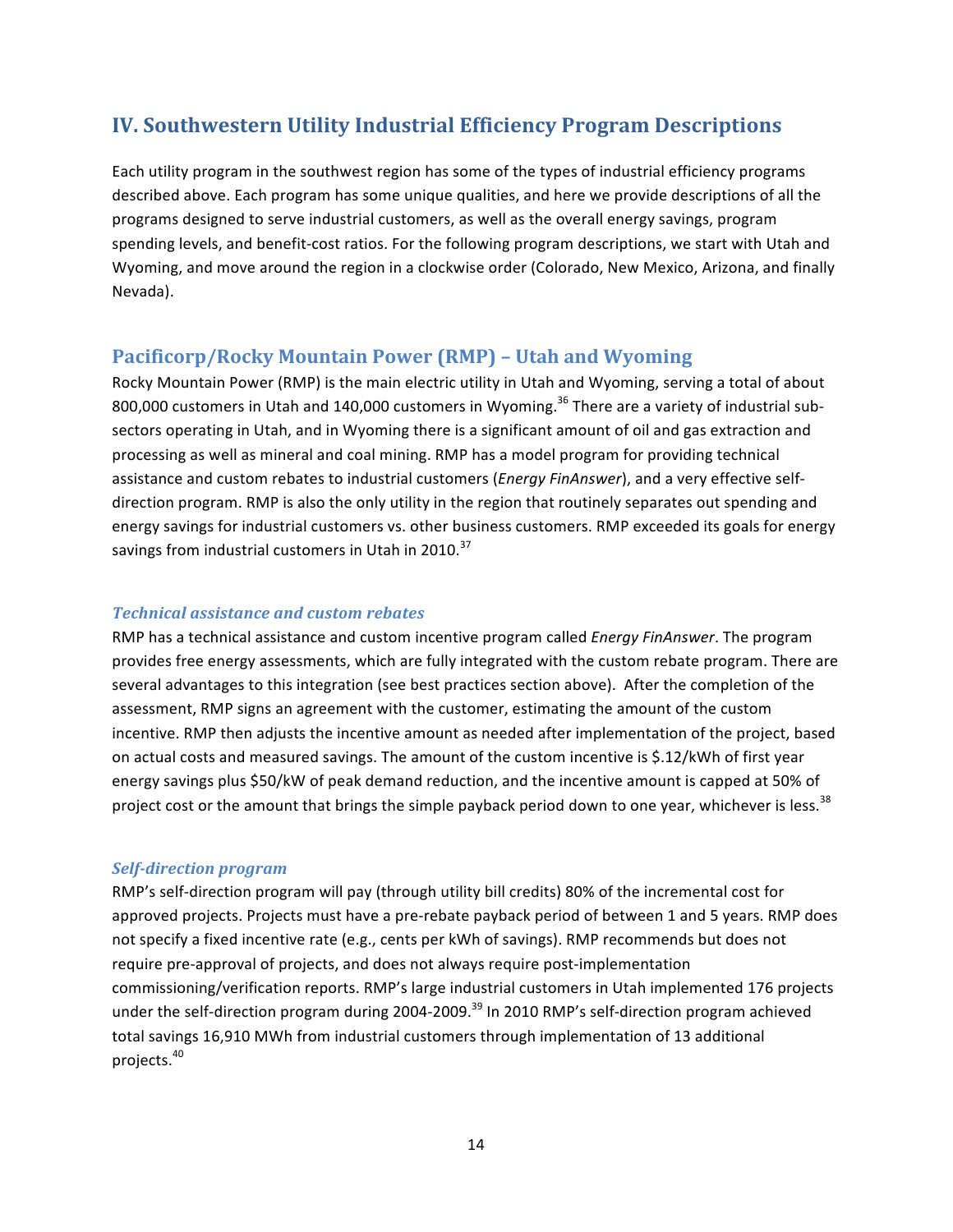RMP allows industrial customers the option to choose between the self-direction program and the custom rebate program for any project, and customers appreciate this flexibility. The advantage of the self-direction program is that the amount of the rebate is larger (80% of project cost compared to only 50% under the custom program). The advantage of the custom rebate program is that RMP will provide assistance in identifying the project, estimating the initial costs and energy savings, and verifying the savings after the project is implemented.

## *Prescriptive rebates and other programs*

To complement the custom incentives of the *Energy FinAnswer* program, RMP offers prescriptive incentives through its *FinAnswer Express* program, which includes incentives for lighting, HVAC, refrigeration, building shell, motors, and compressed air projects. This program accounts for about 15% of total energy savings from RMP's industrial customers in Utah.

## *Savings)and)budgets*

Savings and spending levels are provided in Table 6. Budgeted spending levels for 2011 are shown in Table 7.

| Program                  | <b>Energy Savings</b><br>at Generator<br>(MWh) | <b>Spending</b><br>$(hous \xi)$ | <b>Benefit-Cost</b><br>Ratio<br>(TRC) | <b>Benefit-Cost</b><br>Ratio<br>(UCT) |
|--------------------------|------------------------------------------------|---------------------------------|---------------------------------------|---------------------------------------|
| <b>Energy FinAnswer</b>  | 35,090                                         | \$4,524                         | 2.2                                   | 4.4                                   |
| <b>FinAnswer Express</b> | 9,050                                          | \$1,019                         | 1.7                                   | 3.7                                   |
| Self-Direction           | 16,910                                         | \$330                           | 2.9                                   | 3.1                                   |
| <b>Total</b>             | 61,050                                         | \$5,873                         | 2.3                                   | 3.9                                   |

#### Table 6: RMP-Utah – 2010 Energy Savings and Spending for Industrial Programs

Source: Rocky Mountain Power.<sup>41</sup> Benefit-cost ratios are for C&I customers combined. TRC is the total resource cost test; UCT is the utility cost test.

#### Table 7: RMP – Commercial and Industrial Program Budgets

| Program   | 2010 Actual<br><b>Expenditures</b> | 2011 C&I Budget | Percentage<br>Change,<br>2010-2011 |
|-----------|------------------------------------|-----------------|------------------------------------|
| UT        | \$16,926,055                       | \$19,355,933    | 14%                                |
| <b>WY</b> | \$1,954,739                        | \$2,206,132     | 13%                                |
| Total     | \$18,880,793                       | \$21,562,065    | 14%                                |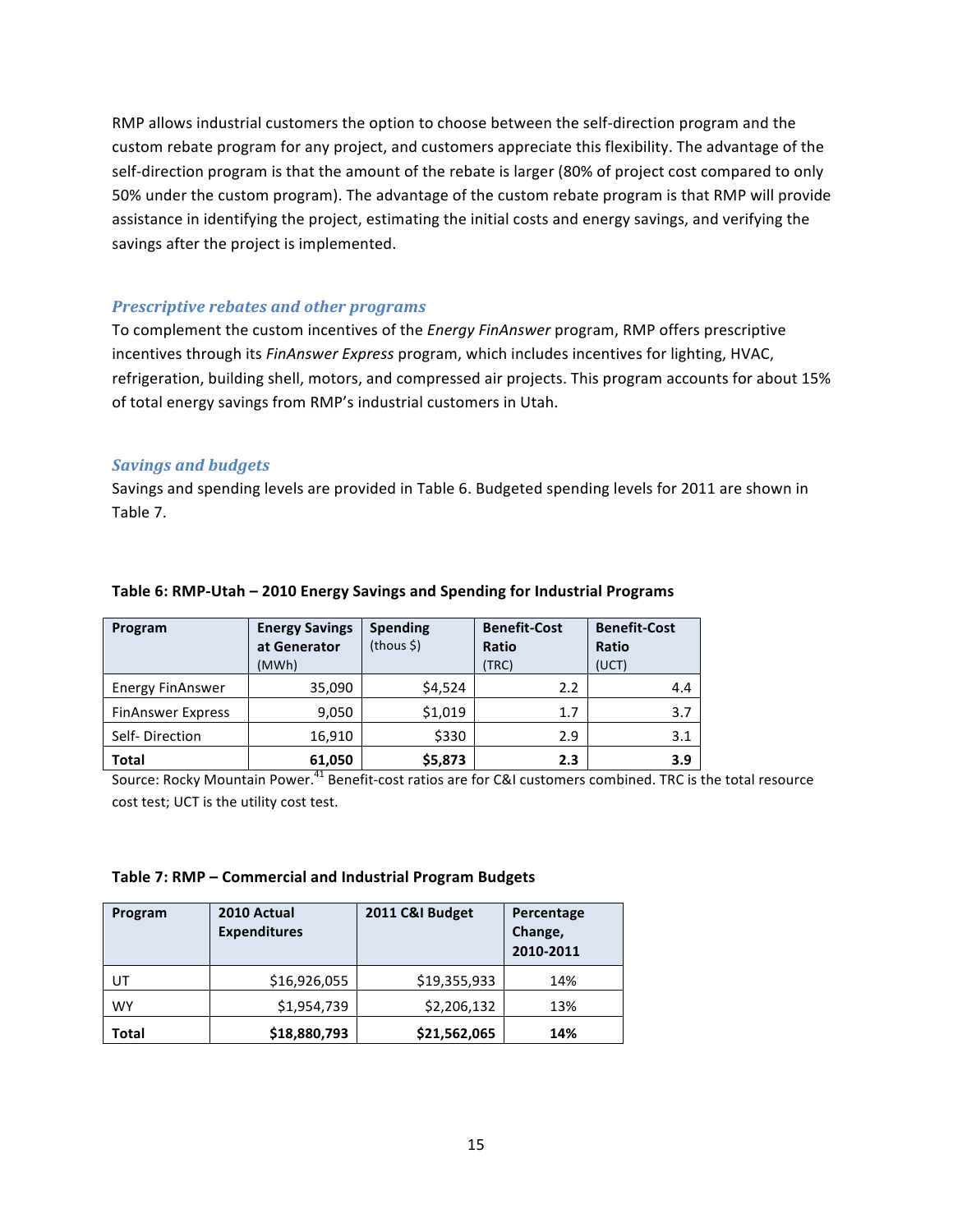## *Marketing)of)programs*

Rocky Mountain Power markets its programs to industrial customers through a number of channels:

- Larger customers have an assigned account manager who works directly with them on all business related to the company including demand-side management (DSM) programs. Each account manager has a designated DSM project manager to support DSM projects with their customers.
- Project managers and engineering consultants work with program participants to identify and develop future projects, through the *Energy FinAnswer* program or self-direction programs.
- Trade allies who market the programs, especially *FinAnswer Express*, as part of their business.
- Advertising including print and radio ads.
- RMP's *Business Solutions Team* and web-based *Business Solutions Toolkit* provide tips and other information to all business customers (the focus is small and mid-size business customers).
- Company-sponsored outreach events.

*For more information, contact:* Chris Helmers Energy!Efficiency!Program!Manager Rocky Mountain Power / Pacificorp chris.helmers@pacificorp.com 801\_220\_4439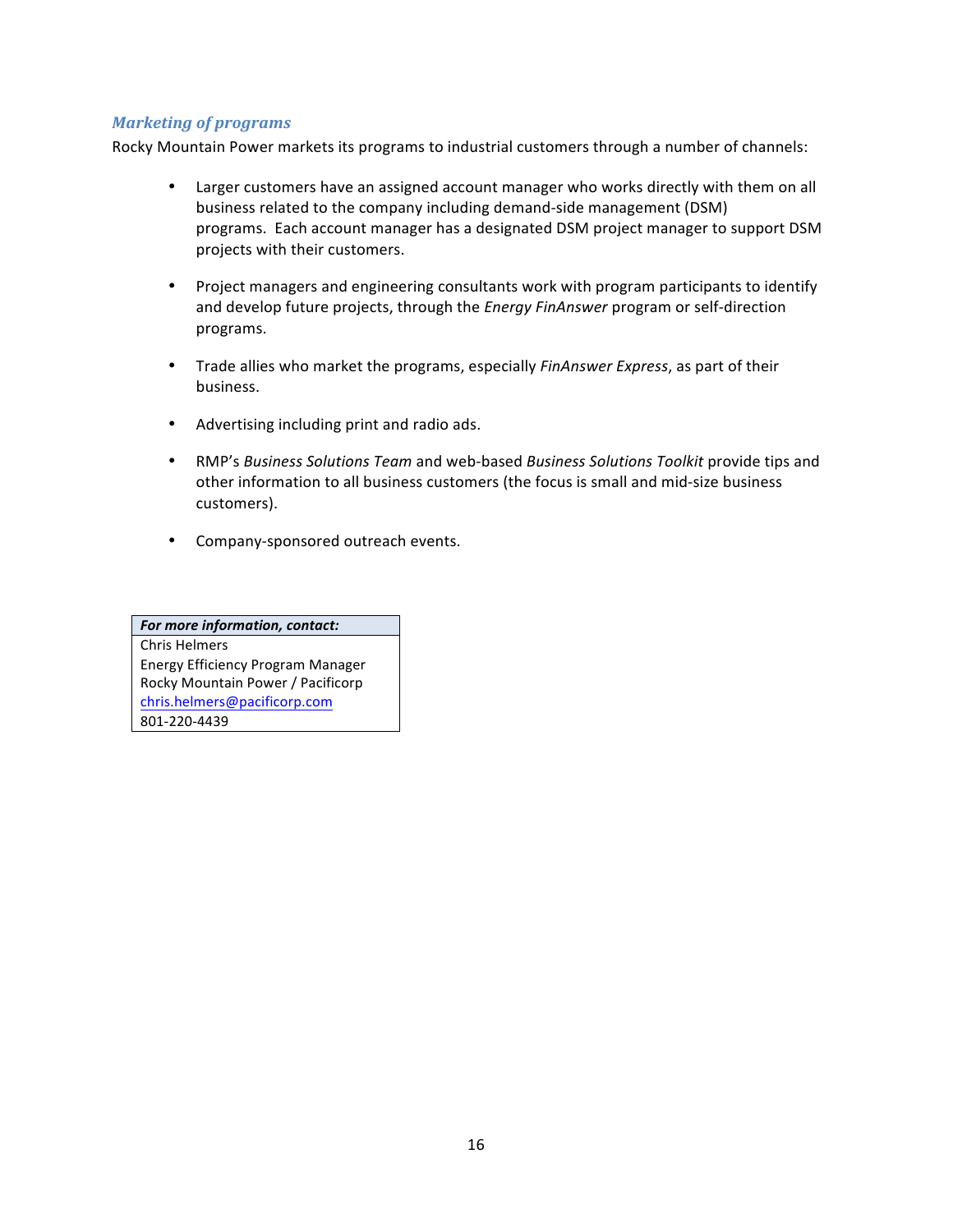# **Xcel.Energy / Public.Service.of.Colorado (PSCo)**

Xcel Energy/Public Service of Colorado (PSCo) is the main electric utility in Colorado serving a total of about 1.4 million customers.<sup>42</sup> PSCo offers subsidized energy assessments and custom rebates, including a very comprehensive program for large industrial customers called *Process Efficiency*. PSCo also has a well-designed self-direction program, and offers prescribed rebates for a wide range of measures. PSCo did not quite achieve its goal for energy savings from its commercial and industrial programs in 2010, falling short by 3.6%, and the company faces a challenging task as these goals continue to increase over the next five years. PSCo does not break out savings by sector for its business programs.

# *Technical)assistance)and)custom)rebates*

PSCo funds energy studies of several types, including compressed air, refrigeration, or a more detailed study of several potential custom efficiency projects. For the more customized studies, PSCo will pay for 75% of the study, up to a maximum of \$25,000. For the compressed air studies, PSCo will pay for 75% of the study, up to \$15,000, and the customer must agree to fix at least 50% of leaks and "waste" identified in the study.

After funding a customized study, PSCo helps the industrial customer apply for custom rebates for the identified options that the company would like to pursue. The consultant completing the study may assist with this application by providing, for example, equipment specifications and estimates of initial costs and energy savings. PSCo offers a rebate of \$400 per kW of demand reduced through implemented projects, with the rebate capped at 60% of the project cost. Projects with a simple payback period (before the rebate) of one year or less are not eligible.

PSCo's *Process Efficiency* program is available to industrial customers with annual consumption of at least 20 GWh. The first step is a free energy management assessment and walk-through audit to identify the largest energy-saving opportunities. The second step is a more detailed engineering study, for which the customer pays 25%, up to \$7500. The third step involves the customer implementing projects or system optimization packages, for which the customer receives the standard rebates plus potential bonuses if targets are met. (See the Best Practices section above.)

## *Self-direction program*

PSCo's self-direction program is available for customers with peak demands of at least 2 MW and annual consumption of at least 10 GWh. The customer (or its consultant) does all the design, engineering, measurement and verification, which allows PSCo to pay higher rebates than those of the custom incentive program. The rebate is \$525/kW or \$0.10/kWh, whichever is greater. This is about 30% greater than the rebate available through the custom incentives program. (See Best Practices section above.)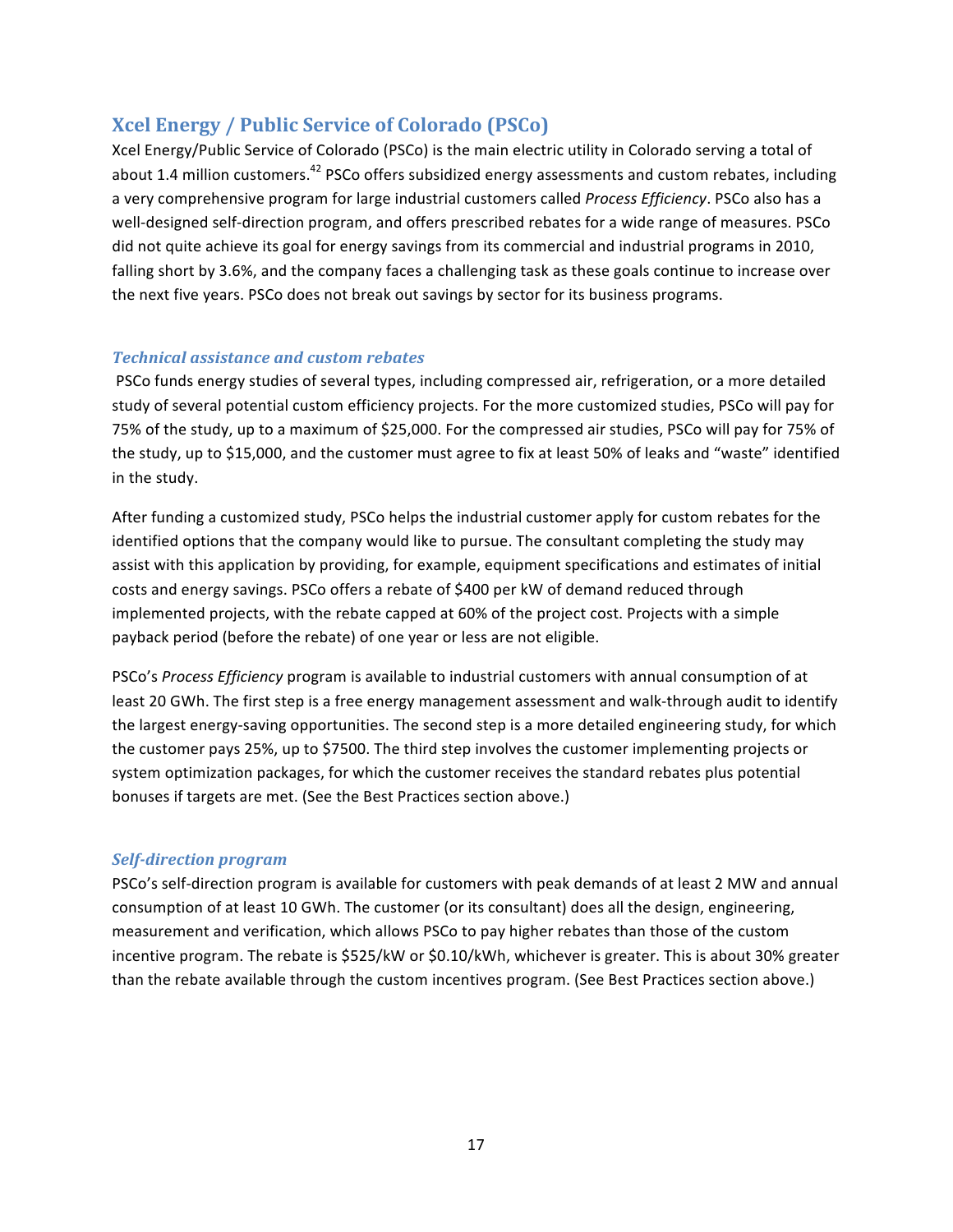#### *Prescriptive rebates and other programs*

PSCo offers prescriptive rebates for a wide variety of measures including lighting, motors, compressed air, HVAC, etc. Most of the energy savings achieved by Xcel in the C&I sectors come through the prescriptive rebate programs.

#### *Savings)and)spending*

The energy savings for various C&I programs implemented by PSCo in 2010 are shown in Table 8. PSCo was not able to estimate the percentage of the savings which can be attributed to industrial customers. *Process Efficiency* is an industrial program, while the self-direction and compressed air programs are mostly industrial. The custom incentive motor programs are a mix of commercial and industrial. Table 9 shows that PSCo's overall budget for these mostly industrial programs decreases by 10% in 2011 compared to the budget for 2010. The reduction in budget is due mainly to high initial implementation costs to get a program up and running, along with lower maintenance costs once it is established.<sup>43</sup>

#### *Marketing)and)trends*

In addition to the key account managers for larger customers, PSCo has assigned "trade ally managers" to help provide outreach to business customers, including industries. The trade ally managers coordinate presentations and workshops for vendors, suppliers and consultants. This education and awareness process helps the customers in several ways. The vendors help make the customers aware of studies and rebate programs. In addition the vendors and consultants are then better equipped to provide customers with the best information about energy efficiency opportunities for their plants, and to help them complete custom rebate applications, which typically require detailed information about equipment specifications.<sup>44</sup>

| Program            | <b>Net Energy</b><br>Savings at<br>Generator<br>(MWh) | <b>Spending</b><br>(hous §) | <b>Benefit-Cost</b><br>Ratio<br>(TRC) |
|--------------------|-------------------------------------------------------|-----------------------------|---------------------------------------|
| Custom incentives  | 7,404                                                 | \$1,833                     | 2.9                                   |
| Process efficiency | 2,642                                                 | \$1,025                     | 2.0                                   |
| Self-Direction     | 8,965                                                 | \$1,888                     | 2.2                                   |
| Motors and drives  | 29,628                                                | \$3,912                     | 5.0                                   |
| Compressed air     | 3,142                                                 | \$552                       | 2.7                                   |
| Total              | 51,781                                                | \$9,210                     | 3.9                                   |

#### Table 8: PSCo – 2010 Energy Savings and Spending for Programs Targeted to Industrial Customers

Source: PSCo.<sup>45</sup> Note: PSCo uses the "modified" TRC ratio.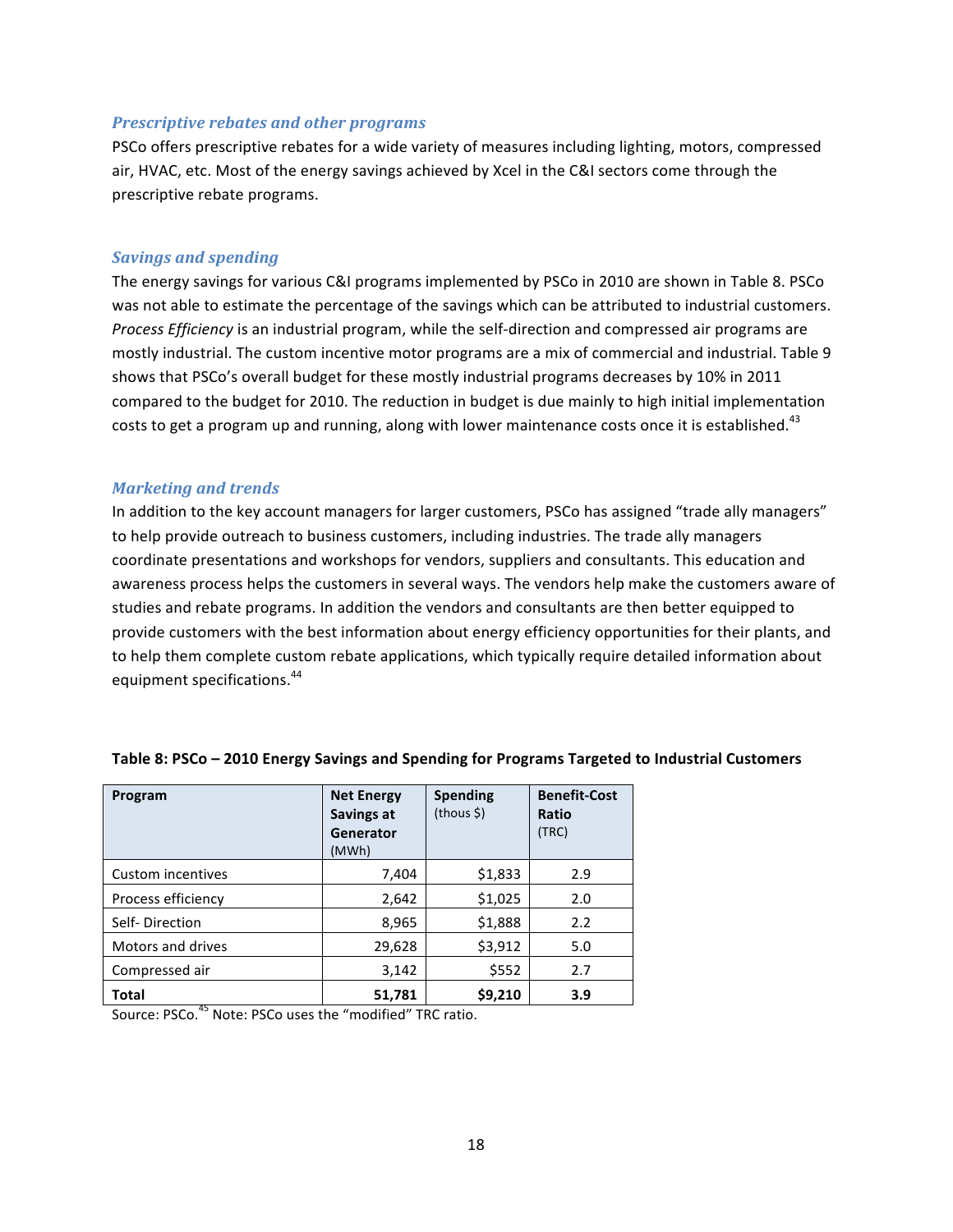# Table 9: PSCo – Commercial and Industrial Program Budgets

| Program            | 2010 Budget<br>$(hous \xi)$ | 2011 Budget<br>$(hous \xi)$ | Percentage<br>Change,<br>2010-2011 |
|--------------------|-----------------------------|-----------------------------|------------------------------------|
| Custom incentives  | \$3,085                     | \$2,224                     | $-27.9%$                           |
| Process efficiency | \$1,575                     | \$1,198                     | $-23.9%$                           |
| Self-Direction     | \$654                       | \$1,015                     | 55.2%                              |
| Motors and drives  | \$2,832                     | \$2,889                     | 2.0%                               |
| Compressed air     | \$1,209                     | \$1,101                     | $-8.9%$                            |
| <b>Total</b>       | \$9,355                     | \$8,427                     | $-9.9%$                            |

| For more information, contact:        |
|---------------------------------------|
| Kenny Romero                          |
| <b>Commercial DSM Product Manager</b> |
| <b>Xcel Energy</b>                    |
| kenny.romero@xcelenergy.com           |
| 303-294-2466                          |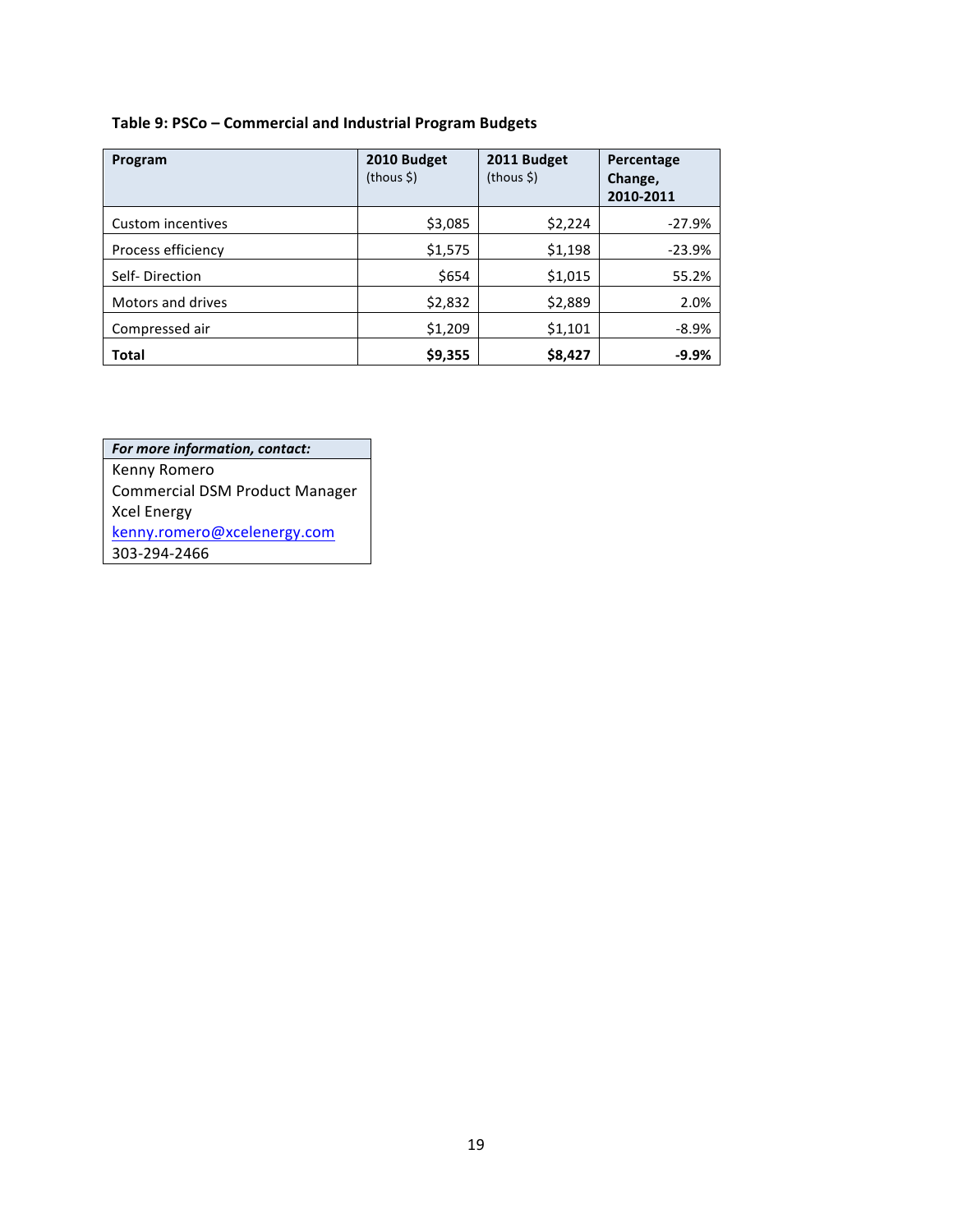# **Black.Hills.Energy.– Colorado**

Black Hills Energy serves a total of about 94,000 customers in southern Colorado. The utility offers prescribed and custom rebates for industrial customers.

## *Technical)assistance)and)custom)rebates)*

Black Hills partners with Colorado State University's Industrial Assessment Center to offer one-day walkthrough assessments to small and medium-size industrial customers. Custom rebates are available at the rate of 50% of the project's incremental cost, or \$.25/kWh of first year energy savings, whichever is less.

## *Prescriptive rebates*

Black Hills also offers industrial customers prescriptive rebates for energy-efficient lighting upgrades, high efficient unitary HVAC systems (rooftop units), and National Electrical Manufacturers Association (NEMA)-certified premium electric motors.

## *Savings)and)spending)*

As shown in Table 10 below, Black Hills is planning a large increase in spending for its commercial and industrial programs in fiscal year 2012. This increase corresponds with increased goals for energy savings. Black Hills' budget for C&I programs stayed about the same from 2010-2011, but will increase by 24% from 2011-2012.

|  |  | Table 10: Black Hills - FY 2010 Energy Savings and Spending for Programs for Industrial Customers |
|--|--|---------------------------------------------------------------------------------------------------|
|--|--|---------------------------------------------------------------------------------------------------|

| Program                 | <b>Energy Savings</b><br>(MWh) | <b>Spending</b><br>(thous \$) |
|-------------------------|--------------------------------|-------------------------------|
| Custom incentives       | 5,000                          | NA                            |
| Prescriptive incentives | 5,300                          | ΝA                            |
| Total                   | 10,300                         | \$1,700                       |

# *Marketing)and)trends*

Black Hills markets its programs to industrial customers through its key account managers, direct emails, periodic energy efficiency workshops, and through its trade allies.

To improve its industrial EE programs, Black Hills is considering more educational outreach geared towards specific technologies *For more information, contact:* Gene Mantei Regional DSM Manager **Black Hills Energy** gmantei@blackhillscorp.com 719\_546\_6478!

and processes such as heat recovery, motors, variable frequency drives (VFD), and HVAC systems. In the past several years, Black Hills has hosted educational outreach activities for its large C&I customers, including energy management training and technical training on lighting and motor systems.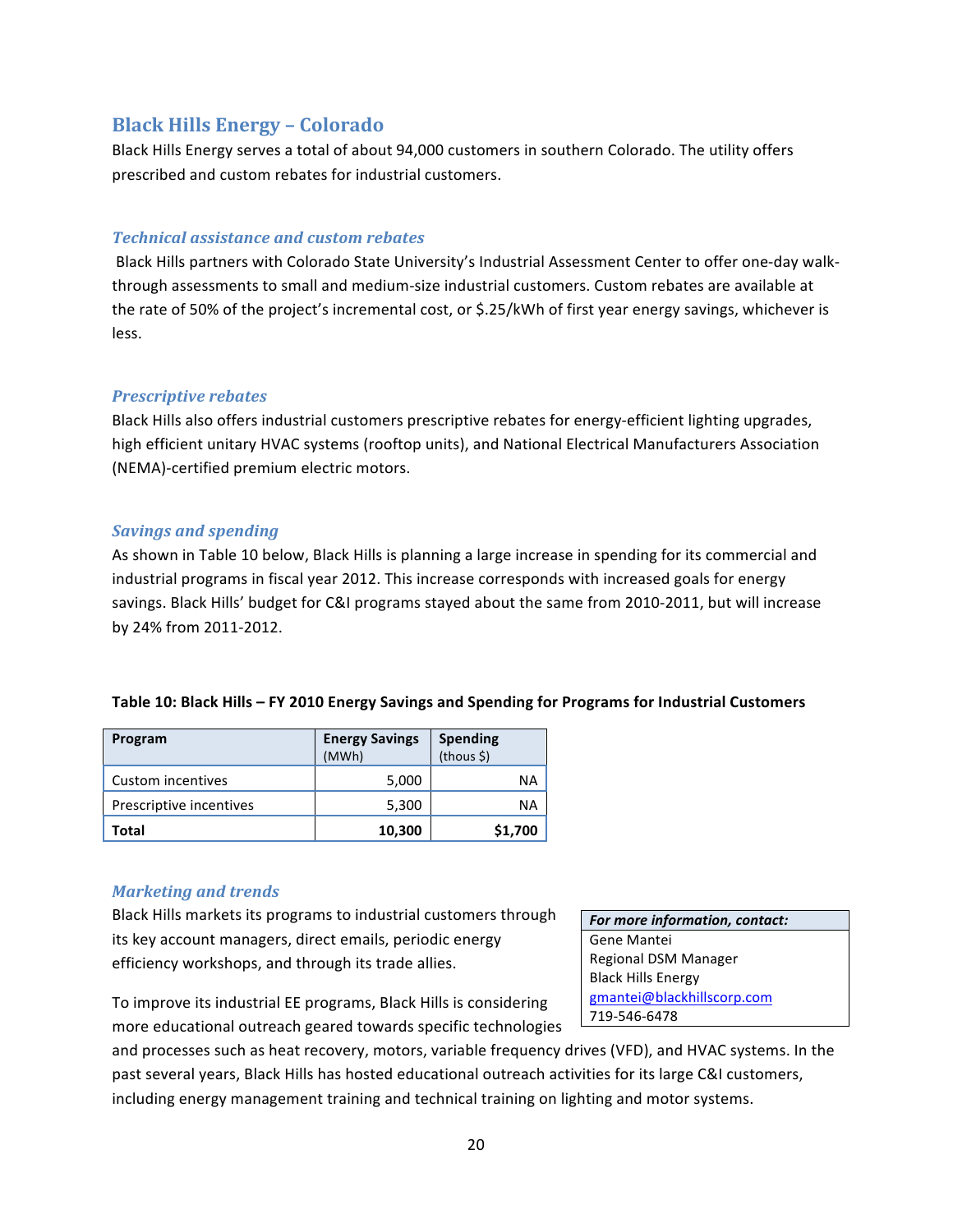# **Public Service Company of New Mexico (PNM)**

Public Service Company of New Mexico (PNM) is the main electric utility in New Mexico serving a total of about 500,000 customers. The utility offers a *Commercial Comprehensive* program, which includes prescription and custom rebates for C&I customers. PNM does not target any programs specifically to its industrial customers, nor does it track participation and energy savings separately for industrial and commercial customers.

## *Technical)assistance)and)custom)rebates*

The commercial comprehensive program includes prescribed rebates for improvements to HVAC systems, lighting, refrigeration, and motors, as well as custom rebates for other, more system-wide efficiency improvements. Custom rebates are provided for pre-approved projects at the rate of \$.06/kWh for first year savings. The commercial comprehensive program does not include free or subsidized energy assessments.

## *Self-direction program*

PNM has a self-direction program with defined rules. Customers with annual consumption of more than 7 GWh are eligible to participate in the program by applying for rebates for energy efficiency projects. The projects must have a payback period between one and seven years, and must be approved, but not necessarily in advance. For these approved projects, customers are eligible to receive rebates of up to 70% of the amount of the DSM fees paid by the customer in any one year. The DSM rider is 2.5% of the customers' electricity charge. There were no participants in the self-direction program 2010.

PNM spent nearly the same amount in 2011 as in 2010, and expects the amount of spending to increase by about  $10\%$  in 2012.<sup>46</sup>

| Program                         | <b>Energy Savings</b><br>(MWh) | <b>Spending</b><br>(hous S) | <b>Benefit-cost</b><br>ratio (TRC) |
|---------------------------------|--------------------------------|-----------------------------|------------------------------------|
| <b>Commercial Comprehensive</b> | 26,104                         | \$4.954                     | 2.1                                |
| Easy Savings (small business)   | 2,390                          | \$433                       | 4.0                                |
| <b>Total</b>                    | 28,494                         | \$5,387                     | 2.3                                |

## Table 11: PNM - 2010 Energy Savings and Spending for Programs Targeted to Industrial Customers

| For more information, contact:  |
|---------------------------------|
| Steve Bean                      |
| <b>Energy Analytics Manager</b> |
| PNM                             |
| steven.bean@pnm.com             |
| 505-241-4475                    |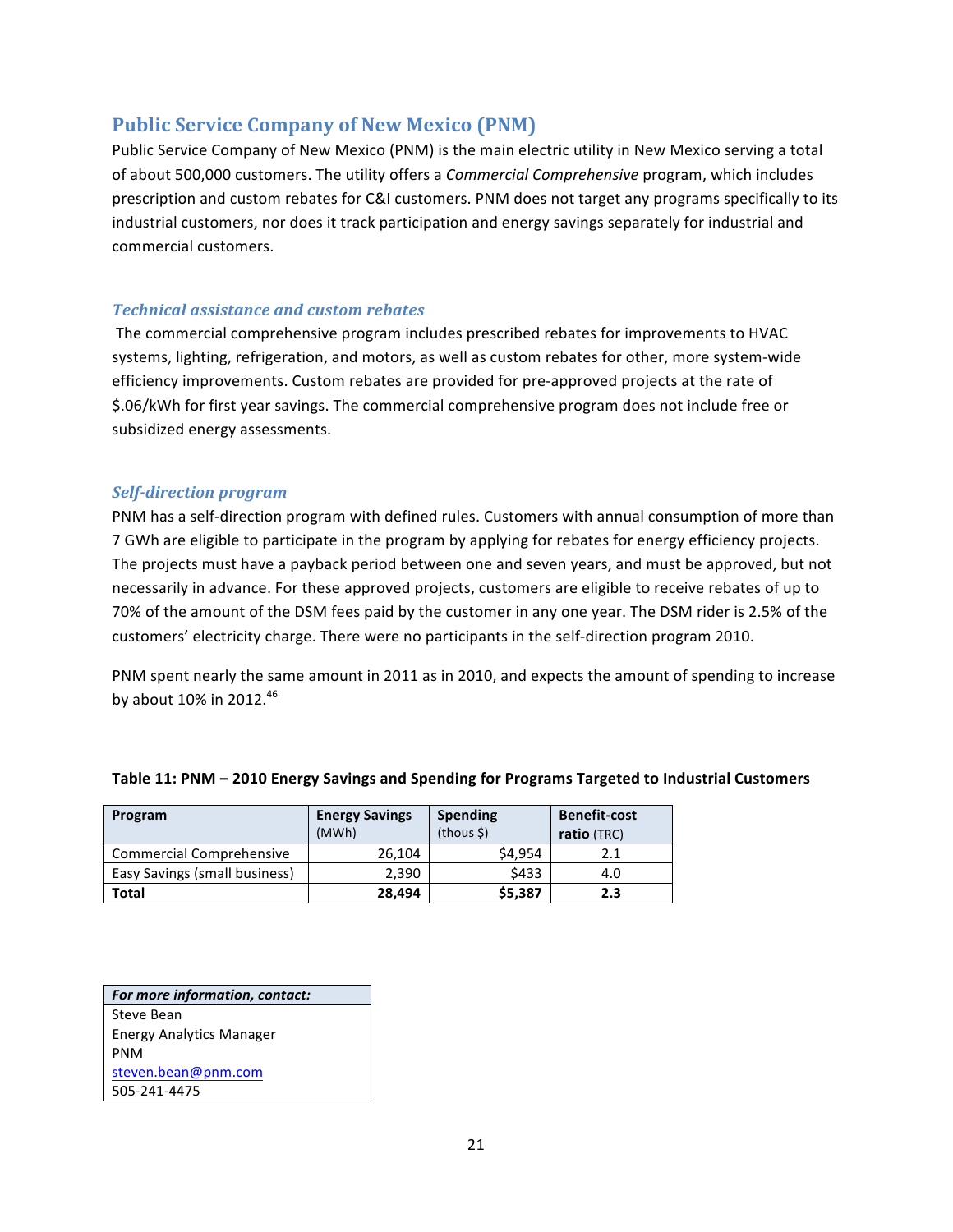# **Xcel Energy / Southwestern.Public.Service.Co..(SPS).– New.Mexico**

Southwestern Public Service Company (SPS) serves about 110,000 customers in southeastern New Mexico. (SPS also serves customers in Texas.) SPS has a large customer technical assistance and custom rebate program, a self-direction program, and has begun offering energy assessments to the oil and gas industry.

## *Technical)assistance)and)custom)rebates*

Beginning in 2011, SPS has a "large customer C&I study" program, similar to Xcel Energy's Process *Efficiency* program in Colorado, which offers subsidized energy assessments and custom incentives for large customers.

Most of SPS' largest industrial customers are oil and gas producers, which can be difficult to engage in energy efficiency programs. In 2011 SPS launched a new program for this sector and conducted free energy assessments for ten oil and gas operations. The assessments, valued at approximately \$10,000 each, identified a variety of energy-saving opportunities. SPS plans to conduct more assessments for the oil and gas sector in 2012, and expects to begin to see results from projects identified in 2011.

# *Self-direction program*

SPS also has a self-direction program, similar to Xcel/PSCo's program.

| Program                        | Energy Savings <sup>47</sup><br>(MWh) | <b>Spending</b><br>(hous §) | <b>Benefit-Cost Ratio</b><br>(TRC) |
|--------------------------------|---------------------------------------|-----------------------------|------------------------------------|
| Custom efficiency              | 111                                   | \$105                       | 1.2                                |
| Motor and drive (prescriptive) | 524                                   | \$109                       | 2.8                                |
| Total                          | 635                                   | \$214                       | 2.5                                |

## Table 12: SPS - 2010 Energy Savings and Spending for Programs Targeted to Industrial Customers

*For more information, contact:* Kenny!Romero Commercial DSM Product Manager **Xcel Energy** kenny.romero@xcelenergy.com 303\_294\_2466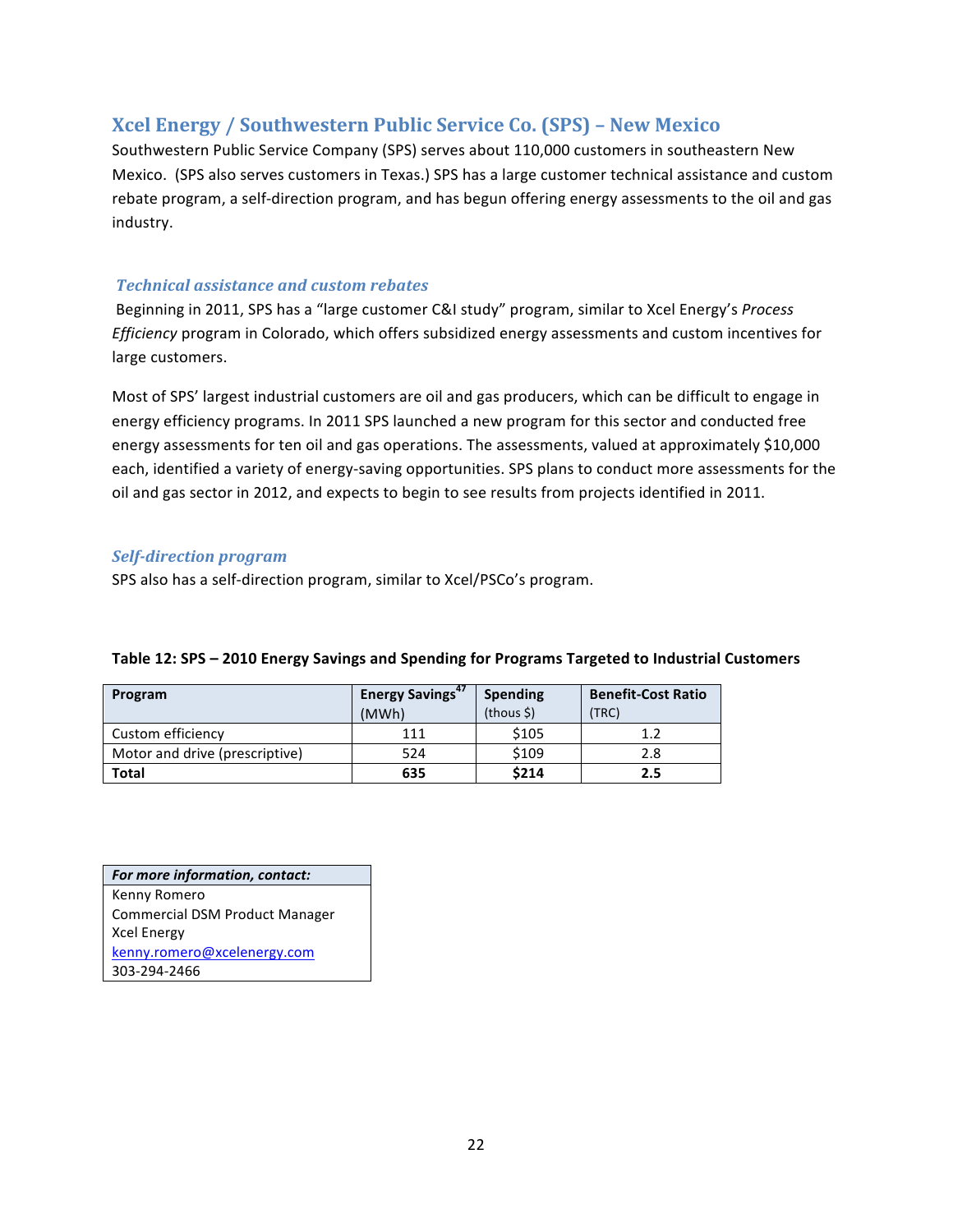# **Arizona.Public.Service.Company.(APS)**

APS is the largest electric utility in Arizona, serving a total of about 1.1 million customers. Under its nonresidential programs, APS has a *Large Existing Facilities* program, which includes both prescriptive and custom incentives. APS also offers technical assistance/studies, and has a self-direction program. APS does not track energy savings for industrial customers separately from other commercial customers.

## *Technical)assistance)and)custom)rebates*

APS provides support for energy studies, which could be a comprehensive audit or a study of a specific system. APS will pay for 50% of the study costs, up to \$10,000. The studies include analysis of the first costs of energy efficiency measures, amount of potential incentives, net costs, and estimated energy and dollar savings. For implementation assistance, APS refers companies to its trade allies, a group of more than 300 qualified contractors and consultants listed on its web site. APS provides custom incentives of \$.11/kWh, up to 50% of the incremental project costs.

APS teams with the local chapter of the Association of Energy Engineers (AEE) to offer a variety of energy efficiency technical training classes. The Certified Energy Managers (CEM) training, a semesterlong class, is offered once a year. In addition, APS provides a variety of one-day technical training classes on topics such as energy studies, motors, pumps, HVAC, and energy simulation.

## *Self-direction program*

The self-direction program is available to customers that consume over 40,000 MWh/yr of electricity. Currently, only one large customer participates in this program. APS provides incentives for approved projects up to 85% of what the customer pays to the DSM program, or 100% of the project cost. Projects must meet the societal cost test (SCT), but there are no other specific thresholds such as a one-year payback period. As a result, APS' self-direction program costs about 50% more per kWh saved than other APS energy efficiency programs.

## *Prescriptive rebates and other programs*

In addition to lighting, HVAC systems, and high efficiency motors, APS provides prescriptive rebates for energy information systems and refrigeration systems. APS also has a special program for large pumping systems, which mainly applies to agricultural irrigation systems, and water and wastewater treatment facilities. In this program, contractors evaluate the performance of pumping systems and make energy efficiency recommendations, which can include prescriptive measures such as variable frequency drives (VFDs) and more efficient pumps/motors, as well as custom measures.

## **Savings and spending**

APS achieved 117,000 MWh of savings in 2010 through the *Large Existing Facilities* programs described above. The total non-residential program savings for 2010 was 174,000 MWh, which is more than 1% of total C&I sales for 2010. Table 13 shows the energy savings for APS programs with a strong industrial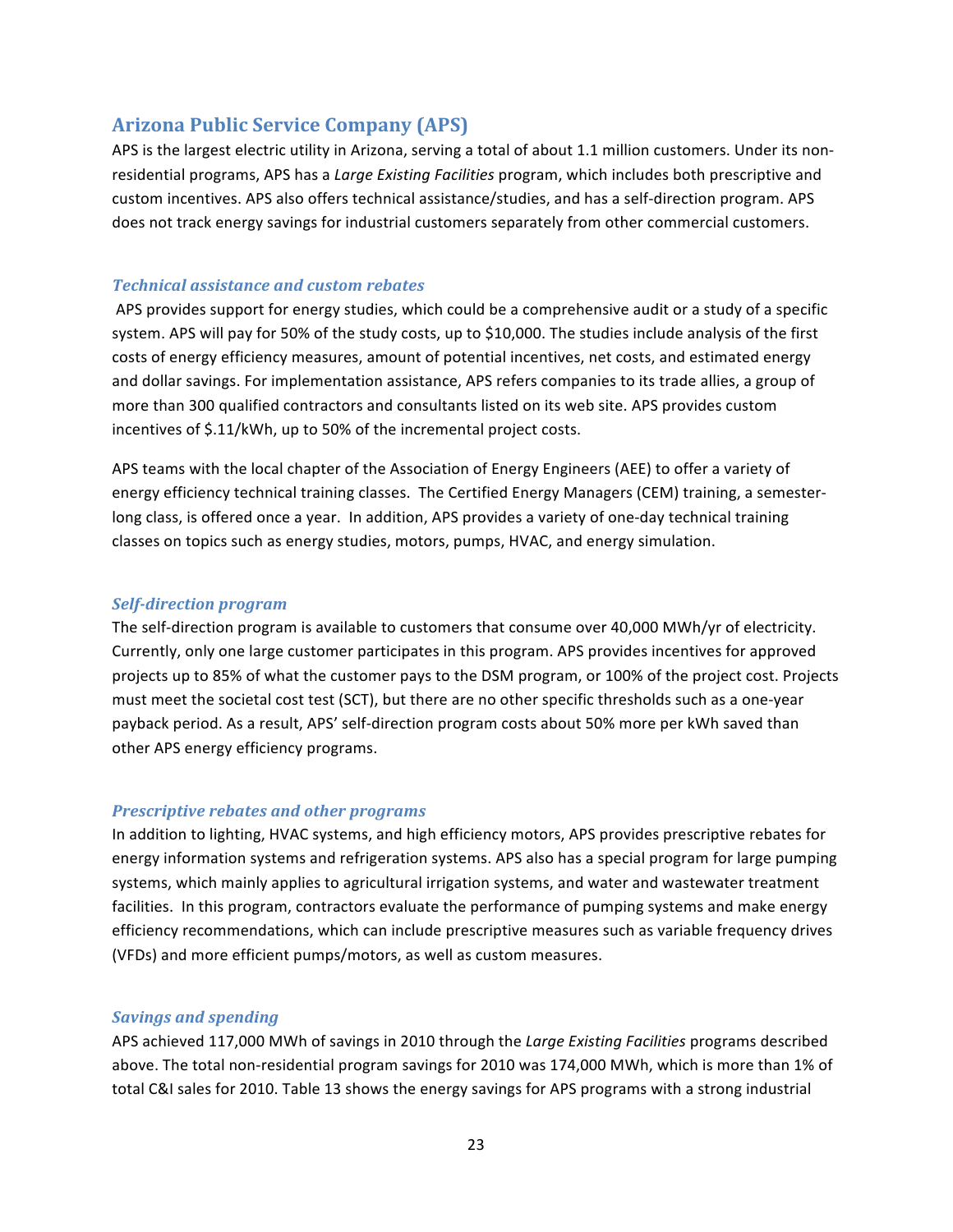orientation for 2010. The budget for the *Large Existing Facilities* program, the main program targeted to industrial customers, increased by 27% from 2010-2011.

| Program                   | <b>Net Savings</b><br>(MWh) | <b>Spending</b><br>$(hous \xi)$ | <b>Benefit-Cost</b><br>Ratio (SCT) |
|---------------------------|-----------------------------|---------------------------------|------------------------------------|
| Large Existing Facilities | 117,260                     | \$11,570                        | 4.0                                |
| Energy Information        | 620                         | \$60                            | 3.3                                |
| Total                     | 117,880                     | \$11,630                        | 4.0                                |

## Table 13: APS - 2010 Energy Savings and Spending for Programs Targeted to Industrial Customers

Note: APS uses the societal cost test (SCT) rather than the total resource cost test (TRC).

# *Marketing)of)programs*

For facilities with loads of more than 1 MW, APS markets its *Large Existing Facilities* program through its key account managers (called "relationship managers") and through its trade allies.

## *Future enhancements*

APS is considering new programs targeting compressed air systems and refrigerated warehouses, as well as a technical assistance and incentives program targeting combined heat and power (CHP) applications.

In addition to these specific programs, APS would like to do a better job with segmentation of its industrial customers, and is considering how to design programs to better meet the needs of the industrial sector.<sup>48</sup>

*For more information, contact:* Wayne Dobberpuhl Senior Account Executive Arizona Public Service wayne.dobberpuhl@aps.com 602\_250\_2535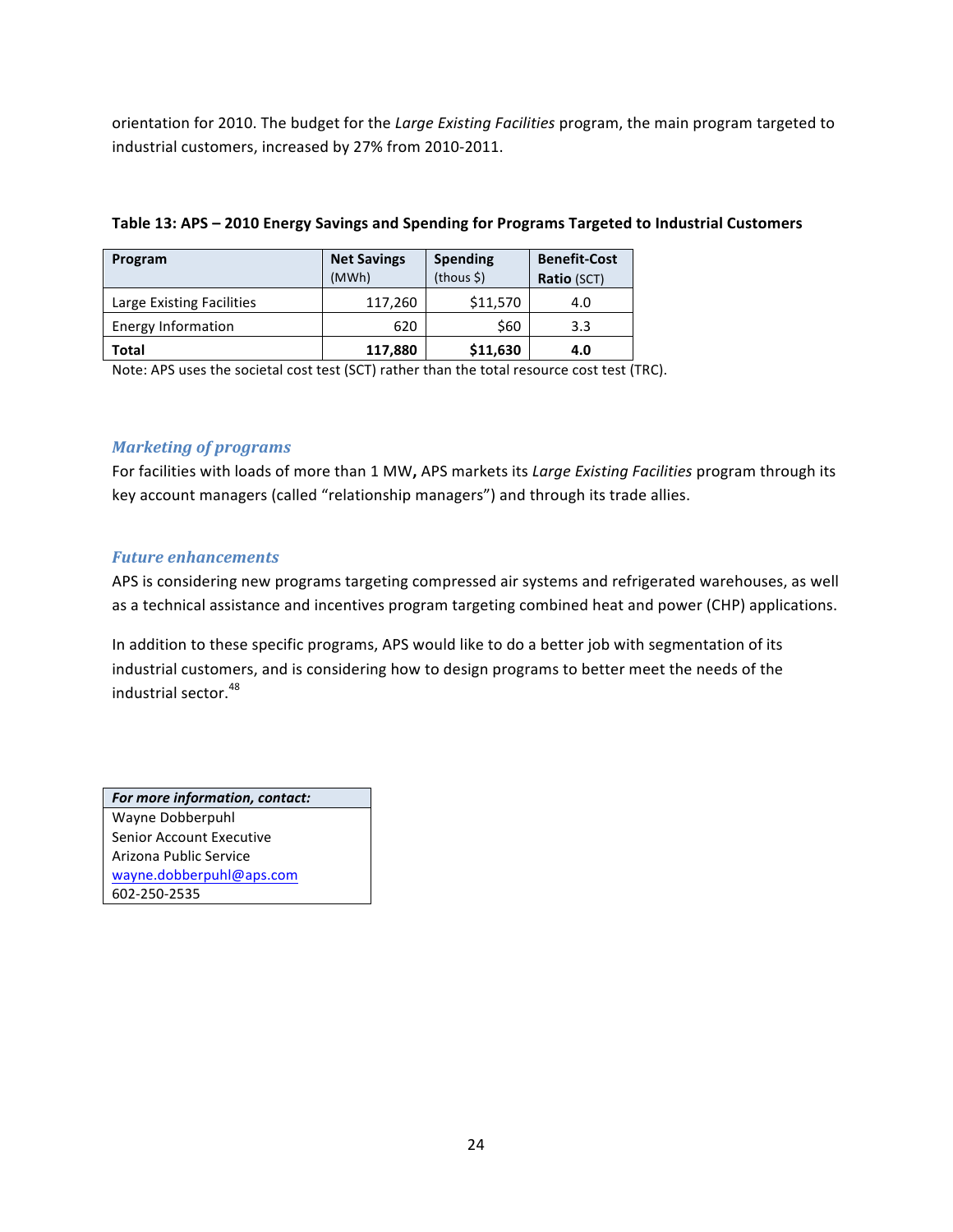# **Salt River Project (SRP)**

Salt River Project (SRP) is a publicly-owned utility serving about 940,000 electricity customers in the Phoenix, Arizona area. SRP offers prescriptive and custom rebates, technical assistance, and has a selfdirection program for its larger customers.

## *Technical)assistance)and)custom)rebates*

SRP's *Custom Business Solutions* program provides custom rebates and both preliminary and comprehensive facility assessments to SRP's large C&I customers. SRP pays up to \$3,000 for preliminary studies, and will pay 50% of the comprehensive assessment cost, up to \$15,000. In addition, SRP will pay for the remaining 50% of the assessment if the customer implements at least one "significant" recommendation from the study. Typically, the customer is required to pay its 50% share up front, and agrees in writing to implement one or more significant measures in order to get reimbursed. ("Significant" means one of the three or four larger measures that the study identifies.) SRP also pays the custom rebate of \$.11/kWh for first year savings for measures identified and implemented through the assessments. Custom rebates are capped at 50% of the cost of the measure (or incremental cost for equipment replacement projects). SRP also offers a compressed air assessment and equipment rebate program.!

As of FY 2011, the *Custom Business Solutions* rebate program now includes custom rebates, technical assistance (formerly "large business solutions"), self-direction, and compressed air. SRP feels that this consolidation provides more focus to its C&I programs, simplifies participation processes for the customer and administrator, and allows better marketing of the program.

#### *Self-direction program*

SRP offers a self-direction program which offers the same incentives as the custom rebate program, with a larger cap on total incentives. Self-direction customers can receive rebates up to the total amount the customer contributes to the energy efficiency program fund over a given two-year period. The two-year period allows customers to pool the money for larger projects than a one-year period would allow. (Selfdirection customers are exempt from the annual rebate cap for other C&I programs of \$200,000 per program or \$300,000 per customer for all SRP C&I programs.)

#### **Prescriptive rebates**

SRP offers prescriptive incentives through its *Standard Business Solutions* program for measures including lighting, HVAC systems, compressed air equipment, select motors, refrigeration systems, and VFDs.

## *Total)savings)and)budgets*

The estimated 2010-2011 savings for C&I programs targeted to industrial customers are shown in Table 14 below, and budgets are shown in Table 15. Budgets and savings goals are increasing; SRP's Board has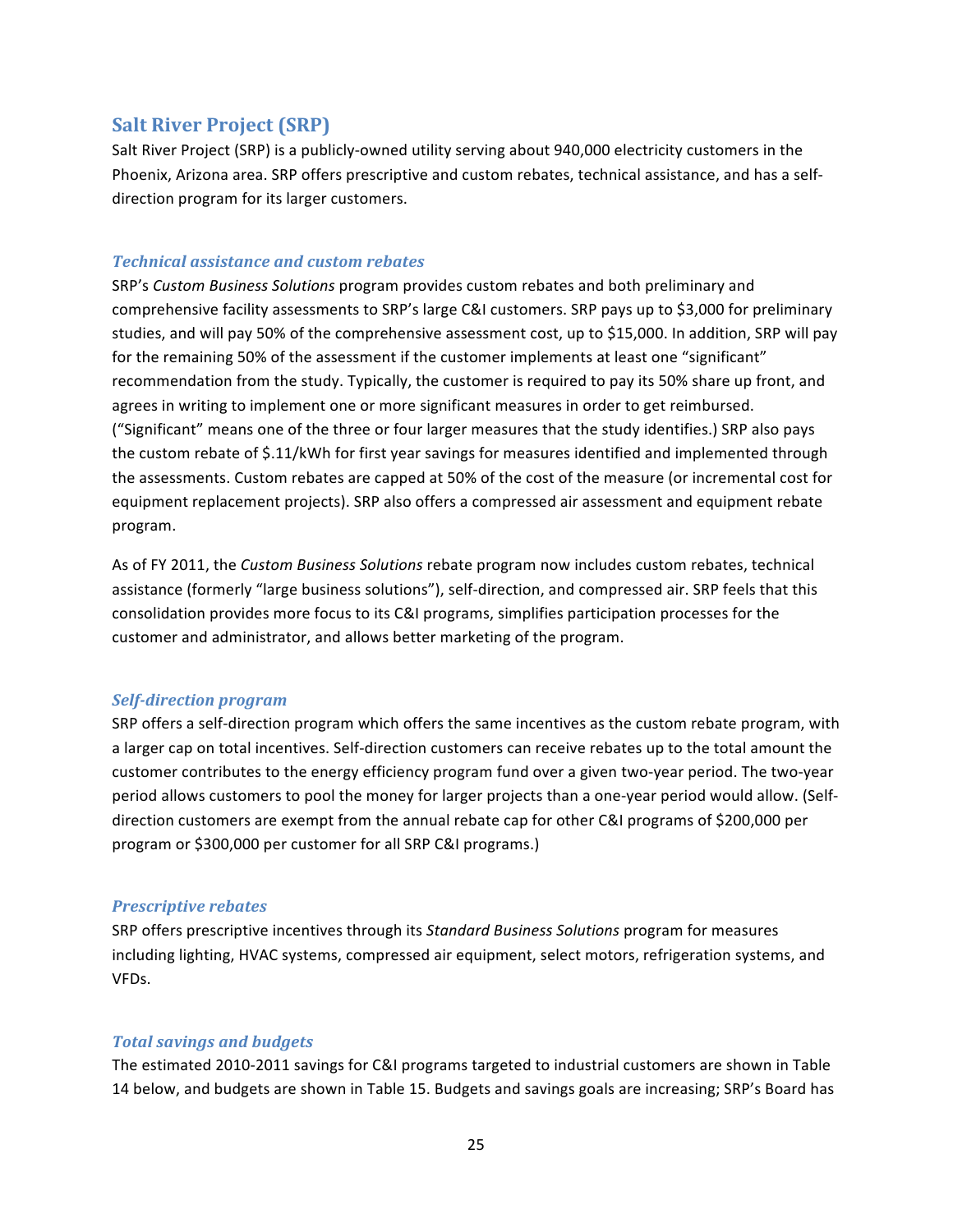approved a goal of achieving a 20% sustainable portfolio (combination of energy efficiency and renewable energy) by 2020.<sup>49</sup> So far, SRP's overall sustainability budget is allocated at about 50% energy efficiency and 50% renewable energy.

| Table 14: SRP - FY 2011 Energy Savings for Programs Targeted to Industrial Customers |  |  |  |  |  |
|--------------------------------------------------------------------------------------|--|--|--|--|--|
|--------------------------------------------------------------------------------------|--|--|--|--|--|

| Program                                     | <b>Total Energy</b> | <b>Benefit-Cost</b> |  |
|---------------------------------------------|---------------------|---------------------|--|
|                                             | Savings (MWh)       | Ratio (TRC)         |  |
| <b>Standard Business</b>                    | 40,500              | 4.2                 |  |
| <b>Custom Business Solutions (including</b> |                     |                     |  |
| self-direct and technical assistance)       | 20,900              | 2.0                 |  |
| Compressed air                              | 2,700               | 3.0                 |  |
| Total                                       | 64,100              | 3.3                 |  |

#### **Table 15: SRP – Budget for C&I Programs**

| FY 2010 Budget<br>$(million \xi)$ | FY 2011 Budget<br>(million S) | FY 2012 Budget<br>$(million \xi)$ | Percentage<br>Increase, |
|-----------------------------------|-------------------------------|-----------------------------------|-------------------------|
|                                   |                               |                                   | 2011-2012               |
| \$5.4                             | \$8.0                         | \$11.1                            | 39%                     |

## **Marketing and trends**

The C&I programs for industrial customers are mainly marketed through trade allies and the 2-3 key account managers that support its large industrial customers. SRP tries to bring quality trade allies to the table. Nexant, the consulting firm which administers SRP's C&I programs, has brought in many qualified trade allies, such as specialists in compressed air systems experts for mines, to serve industrial customer's specific needs.

For more information, contact: Dan Dreiling Commercial DSM Program Manager Salt River Project Daniel.Dreiling@srpnet.com 602\_236\_8833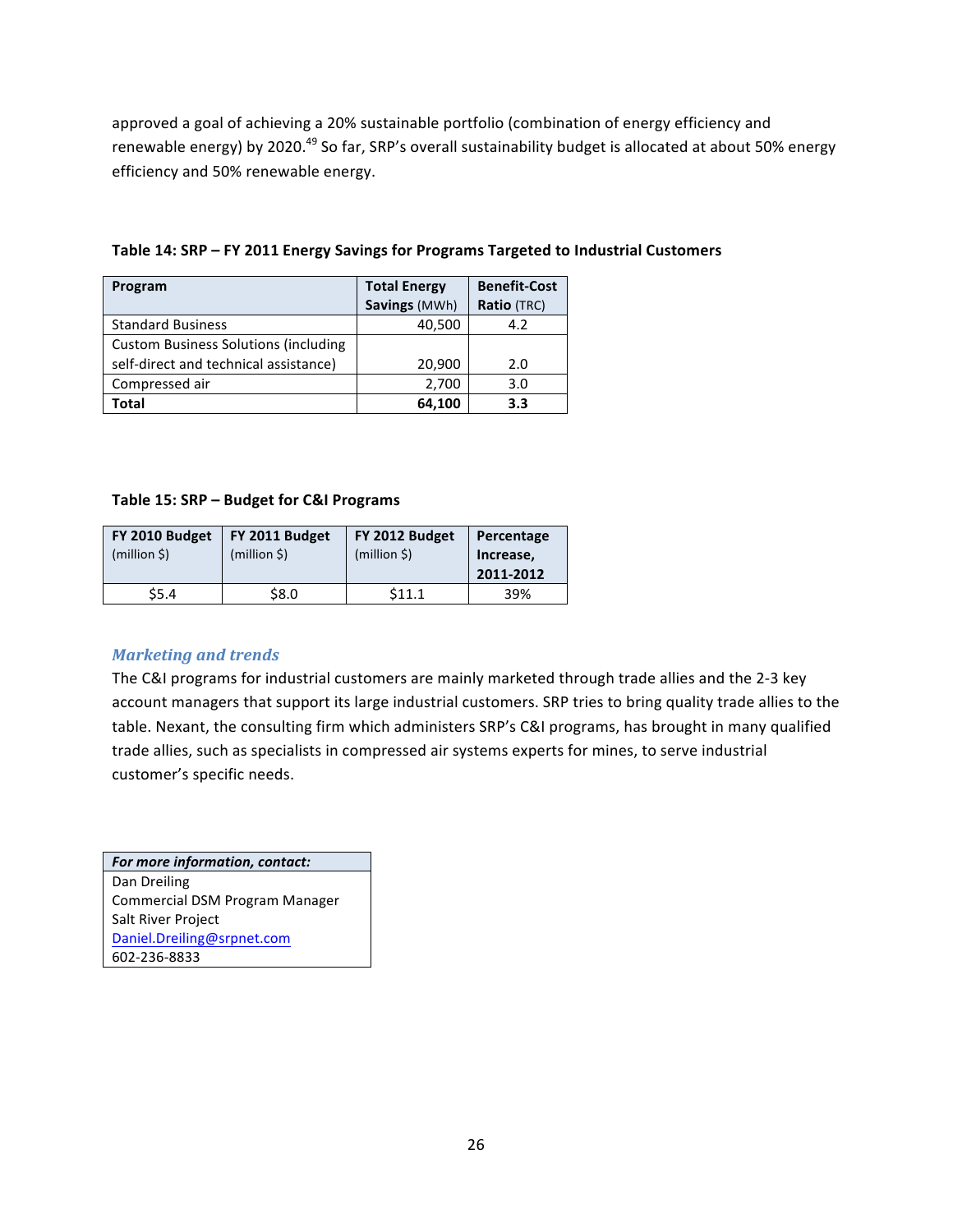# **Tucson Electric Power (TEP)**

TEP, a subsidiary of Unisource, is an investor-owned electric utility serving about 400,000 customers in the Tucson, Arizona area.

## *Prescriptive and custom incentive programs*

TEP offers prescriptive and custom rebates through its *Large Business* program. In 2012 TEP will increase the custom incentives from  $$.10/kWh$  to  $$.12/kWh$  of first year savings, and will allow incentives to cover up to 75% of the project costs (up from 50%). TEP does not offer any technical assistance or subsidized energy assessments.

## *Pilot)programs*

TEP launched two pilot programs in 2011. The *Bid for Efficiency* program allows TEP to receive bids from energy service companies (ESCO's) or consultants who can aggregate projects from smaller customers. The program could also involve some large industrial customers. The Combined Heat and Power (CHP) pilot is a joint program with Southwest Gas Company. TEP provides outreach and marketing support to Southwest Gas, which also provides incentives for CHP projects. TEP will pay up to 10% of project design costs for CHP projects.

| Program                    | Projected             | <b>Spending</b> |
|----------------------------|-----------------------|-----------------|
|                            | <b>Energy Savings</b> | (hous §)        |
|                            | (MWh)                 |                 |
| C&I Comprehensive program  | 29,600                | \$4,040         |
| Bid for Efficiency (pilot) | 2,000                 | \$400           |
| CHP Joint program (pilot)  | 7,900                 | \$75            |
| Total                      | 39,500                | \$4,515         |

## Table 16: TEP – 2011 Energy Savings and Spending for Programs Targeted to Industrial Customers

*For more information, contact:* Jeff Hunter Commercial Program Manager Tucson Electric Power jhunter@tep.com 520\_918\_8336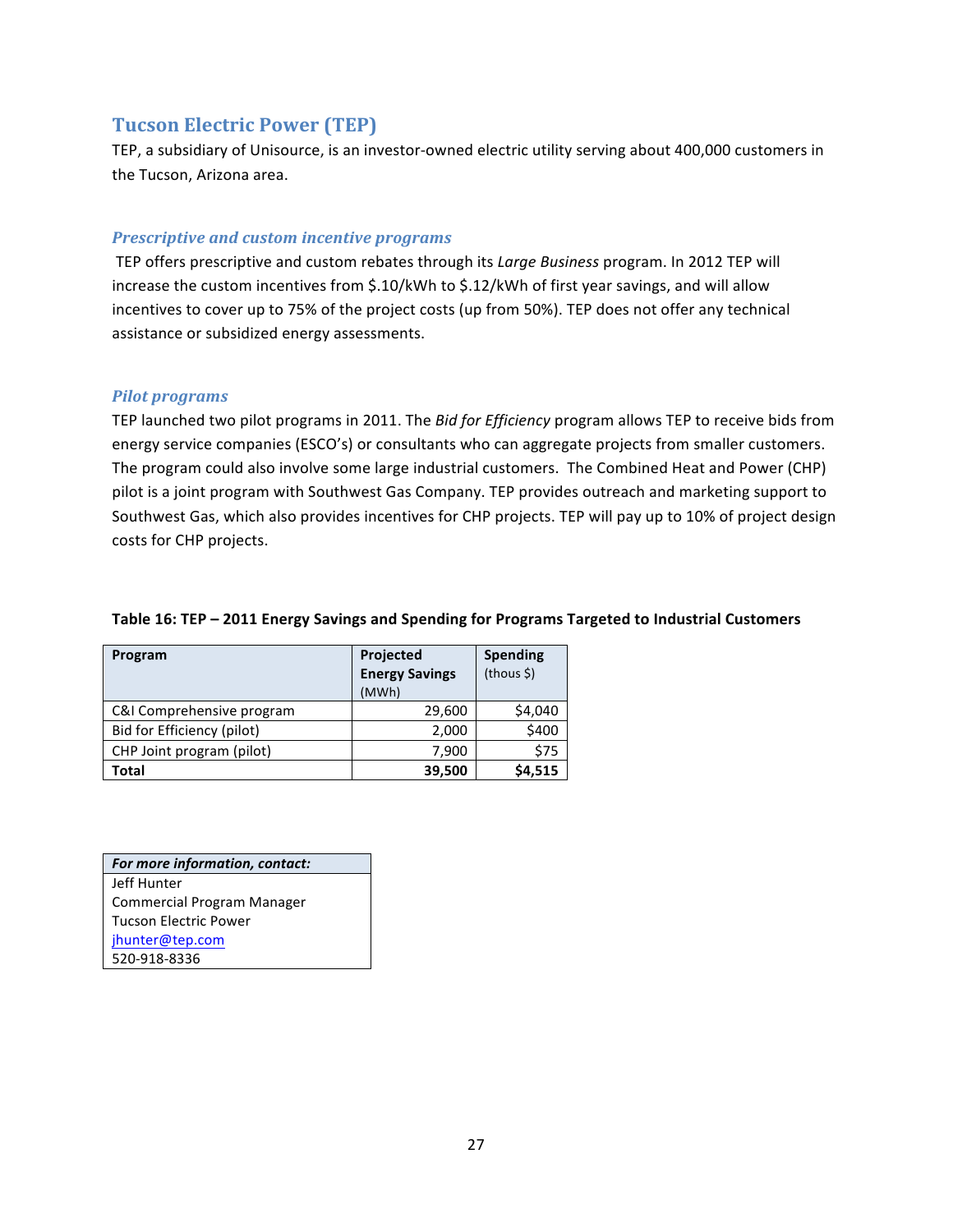## **NV.Energy**

NV Energy serves about 830,000 customers in southern Nevada, including Las Vegas, operating as Nevada Power Co., and 320,000 customers in northern Nevada operating as Sierra Pacific Power Co. Sierra Pacific Power serves several large mining companies, while there is very little industrial activity in Nevada Power's service territory.

#### *Commercial)retrofit)incentive)program*

Both Sierra Pacific and Nevada Power offer a commercial retrofit incentive program, which features custom and prescriptive incentives. NV Energy pays custom incentives at the rate of \$.10/kWh for onpeak reductions and \$.05/kWh for off-peak reductions, capped at 50% of incremental project costs.

NV Energy also offers technical assistance in the form of free walk-through assessments or analysis of potential energy efficiency projects. NV Energy does not have a self-direction program, and currently does not have any specific programs targeted to industrial customers.

#### *Energy)savings)and)spending*

Table 17 provides energy savings and spending for the commercial retrofit program in 2010. NV Energy expects the C&I budget to decrease slightly in 2012.

| Utility / Program                   | <b>Energy</b><br>Savings <sup>50</sup><br>(MWh) | <b>Industrial</b><br>Savings <sup>51</sup> | <b>Spending</b><br>$(hous \xi)$ | <b>Benefit-cost ratio</b><br>for all C&I programs<br>(TRC) |
|-------------------------------------|-------------------------------------------------|--------------------------------------------|---------------------------------|------------------------------------------------------------|
| SPPC commercial retrofit incentives | 30,316                                          | 10.2%                                      | \$3,065                         | 2.3                                                        |
| NPC commercial retrofit incentives  | 108.410                                         | 2.5%                                       | \$7,530                         | 2.7                                                        |
| <b>NV Energy Total</b>              | 138,730                                         | 4.2%                                       | \$10,595                        | 2.6                                                        |

#### Table 17: NV Energy – 2010 Savings and Spending for Programs Targeted to Industrial Customers

*For more information, contact:* Michele Lindsay Commercial DSM Program Manager **NV Energy** mlindsay@nvenergy.com 702-402-5420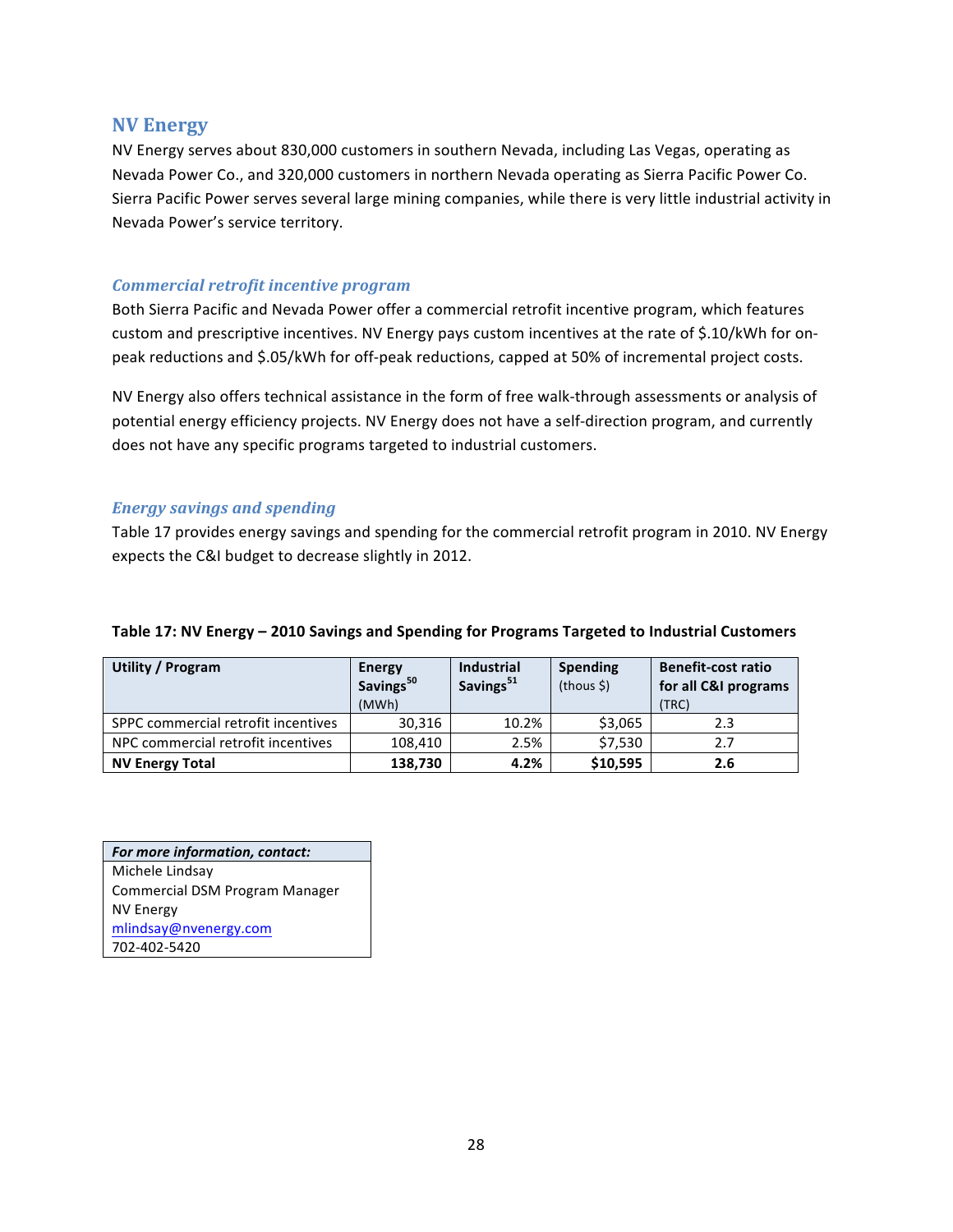# **Endnotes**

!!!!!!!!!!!!!!!!!!!!!!!!!!!!!!!!!!!!!!!!!!!!!!!!!!!!!!!!!!!!

<sup>1</sup> U.S. Energy Information Administration (EIA), State Energy Data System, table C1,

 $\frac{http://www.eia.gov/state/seds/hf.jsp?inefile=sep_sum/html/sum_btu_1.html$ , and Electricity Data, Table 5.1,<br> $\frac{1}{2}$  2010 DSM reports of the utilities listed. For TEP, the number listed is estimated savings for 2011, based on TEP's

http://205.254.135.7/electricity/data.cfm#sales.<br><sup>4</sup> 2010 DSM report for Rocky Mountain Power; for others, the estimated percentages (if shown) are based on

personal communications with the C&I DSM program managers.

<sup>5</sup> "Unlocking Energy Efficiency in the U.S. Economy," McKinsey & Company, July 2009,

http://www.mckinsey.com/USenergyefficiency.<br><sup>6</sup> "Colorado DSM Market Potential Assessment," KEMA, 2010, Figures 5-2 and 5-4. Note that the 12% savings potential by 2020 is based on cumulative potential savings from 2010-2020, or in other words potential first year savings of about 1.2% per year.<br><sup>7</sup> State and Local Energy Efficiency Action Network, Industrial Energy Efficiency and Combined Heat and Power

Working Group, U.S. Department of Energy,<br>http://www1.eere.energy.gov/seeaction/combined\_heat\_power.html.

 $\frac{8}{10}$  EIA, Electricity Data, http://www.eia.gov/electricity/data.cfm#sales.<br>9 EIA, Electricity data, Retail sales of electricity to ultimate customers, by end-use sector by state and utility, http://205.254.135.7/electricity/data.cfm#sales

 $\frac{10}{10}$  Michelle Lindsay, personal communication, January 10, 2012. There is an apparent error in the EIA's data for industrial electricity consumption for Nevada Power, so we obtained data on industrial consumption directly from Ms. Lindsay.

 $11$  For NV Energy, technical assistance provided is mainly walk-through assessments targeted to commercial facilities.

 $12$  2010 DSM reports of the utilities listed. For TEP, the number listed is estimated savings for 2011, based on TEP's projected savings for 2011 and 2012 combined.<br><sup>13</sup> 2010 DSM report for Rocky Mountain Power; for others, the estimated percentages (if shown) are based on

personal communications with the C&I DSM program managers.

 $14$  EIA, Electricity data, Industrial and commercial sectors by state and utility, Energy Information Administration,

http://205.254.135.7/electricity/data.cfm#sales.<br>
<sup>15</sup> 2010 DSM reports for the utilities listed.<br>
<sup>16</sup> EIA, electricity terms, <u>http://www.eia.gov/cneaf/electricity/page/glossary.html#ij.</u><br>
<sup>17</sup> Manufacturing Energy Consu

<sup>18</sup> See Tables 1 and 2 and associated references.<br><sup>19</sup> EIA, electricity terms, http://www.eia.gov/cneaf/electricity/page/glossary.html#ij (italics added).<br><sup>20</sup> "Energy FinAnswer," http://www.rockymountainpower.net/bus/se

icrockett@nexant.com, 801-639-5603.<br><sup>22</sup> "2010 Energy Efficiency and Peak Reduction Report - Utah," Rocky Mountain Power,

http://www.swenergy.org/news/news/documents/file/RMP\_2010\_UT\_DSM\_Annual\_Report.pdf, p. 6.<br><sup>23</sup> Jim Crockett, personal communication (Dec. 30, 2011), Salt Lake Engineering Manager, Nexant,<br> $\frac{1}{24}$  Dominic Kennedia and 2

Dominic Kennedy, personal communication (Nov. 29, 2011), Associate Product Portfolio Manager, Xcel Energy,

email <u>dominic.w.kennedy@xcelenergy.com</u>.<br><sup>25</sup> "Public Service of Colorado Preliminary 2011 DSM Savings and Annual Goals," Xcel Energy.<br><sup>26</sup> Kenny Romero, personal communication (Nov. 30, 2011), Commercial DSM Product Mana

 $\frac{27 \text{ }\textdegree}{27 \text{ }\textdegree}$  "Self-direct Custom Efficiency," Xcel Energy,

http://www.xcelenergy.com/Save\_Money\_&\_Energy/For\_Your\_Business/Customized\_Solutions/Self\_Direct\_-\_CO.

projected savings for 2011 and 2012 combined.<br><sup>3</sup> EIA, Electricity data, Industrial and commercial sectors by state and utility, Energy Information Administration,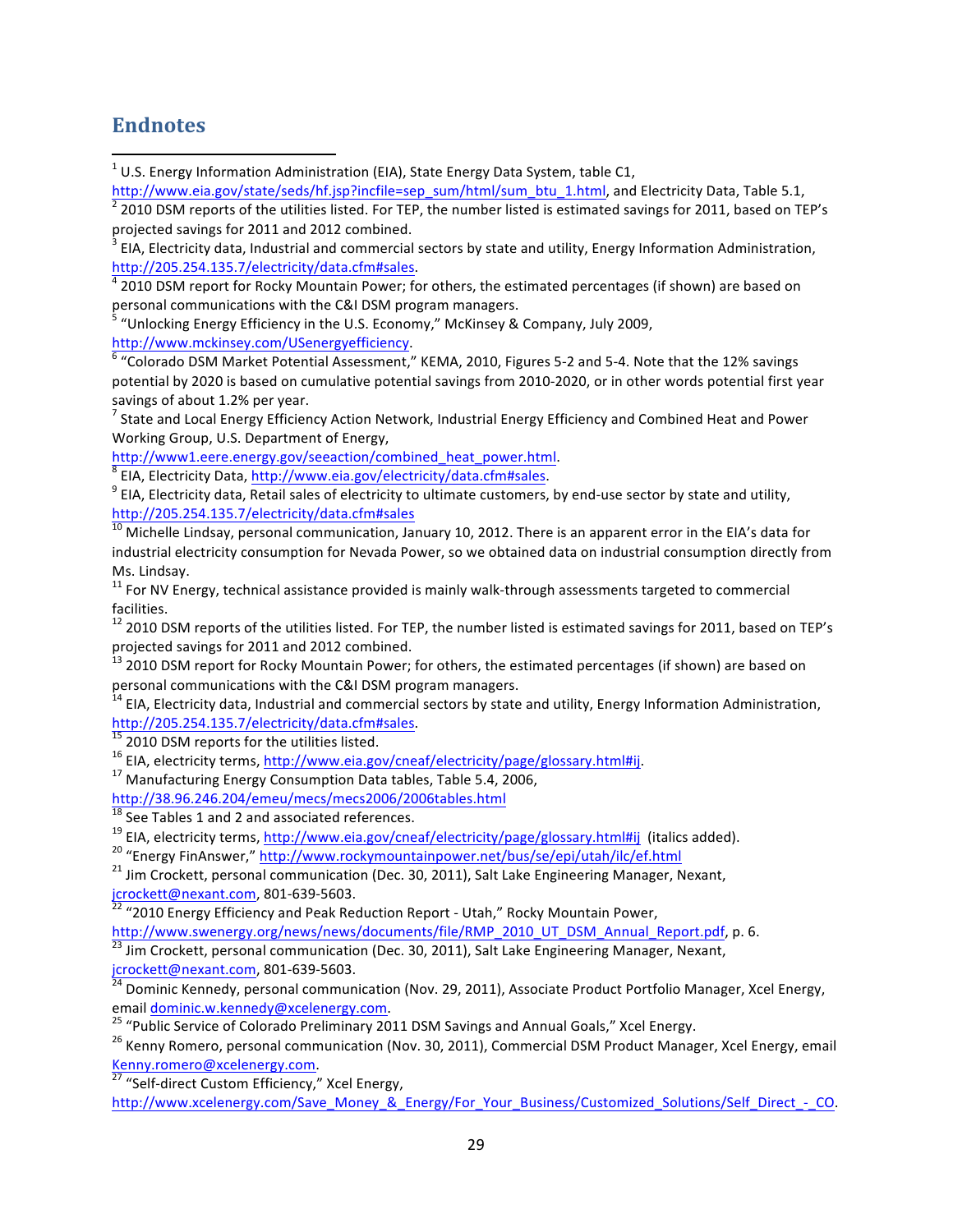!!!!!!!!!!!!!!!!!!!!!!!!!!!!!!!!!!!!!!!!!!!!!!!!!!!!!!!!!!!!!!!!!!!!!!!!!!!!!!!!!!!!!!!!!!!!!!!!!!!!!!!!!!!!!!!!!!!!!!!!!!!!!!!!!!!!!!!!!!!!!!!!!!!!!!!!!!!!!!!!!!!!!!!!!!!!!!!!!!!!!!!!!!!!!!!!!!! <sup>28</sup> "2010 Demand Side Management Annual Status Report," Xcel Energy/Public Service Company of Colorado, April 2011.

<sup>29</sup> Christopher Helmers, personal communication (March 8, 2012), Energy Efficiency Program Manager, Rocky Mountain Power, email *christopher.helmers@pacificorp.com.*<br><sup>30</sup> H. Geller, J. Bumgarner, and D. Dent, "The Utah Story: Rapid Growth of Utility Demand-Side Management

Programs in the Intermountain West," Proceedings of the 2010 ACEEE Summer Study on Energy Efficiency in Buildings, American Council for an Energy-Efficient Economy, Washington, DC. 31 "Energy Efficiency and Peak Reduction Report," Pacificorp,

http://www.pacificorp.com/content/dam/pacificorp/doc/Energy\_Sources/Demand\_Side\_Management/2010\_UT\_ DSMAnnualReport\_9-12-11.pdf.<br><sup>32</sup> "Equipment Efficiency Directory," Xcel Energy,

http://www.xcelenergy.com/Save\_Money\_&\_Energy/For\_Your\_Business/Equipment\_Efficiency.<br><sup>33</sup> "Energy Efficiency and Peak Reduction Report," Pacificorp,

http://www.pacificorp.com/content/dam/pacificorp/doc/Energy\_Sources/Demand\_Side\_Management/2010\_UT\_ DSMAnnualReport\_9-12-11.pdf<br><sup>34</sup> Kenny Romero, personal communication (Nov. 30, 2011), Commercial DSM Product Manager, Xcel Energy, email

Kenny.romero@xcelenergy.com.<br><sup>35</sup> Jennifer Eskil, "Boots on the Ground: Overcoming staff shortages to work with utilities and industries," ACEEE

Summer Study on Energy Efficiency in Industry conference proceedings, http://aceee.org/proceedings. 36 U. S. EIA, Electricity Data, Table 10 – Class of ownership, number of consumers, sales, revenue, and average

retail price by state and utility, http://205.254.135.24/electricity/data.cfm#sales 37 "2010 Energy Efficiency and Peak Reduction Report - Utah," Rocky Mountain Power,

http://www.swenergy.org/news/news/documents/file/RMP\_2010\_UT\_DSM\_Annual\_Report.pdf, p. 16. In 2010 RMP exceeded its goals for the Energy FinAnswer program (for which most of the savings come from industrial), and for the self-direction program.<br><sup>38</sup> "Energy FinAnswer Program," Rocky Mountain Power,

http://www.rockymountainpower.net/bus/se/epi/utah/ilc/ef.html

39 H. Geller, J. Bumgarner, and D. Dent, "The Utah Story: Rapid Growth of Utility Demand-Side Management Programs in the Intermountain West," Proceedings of the 2010 ACEEE Summer Study on Energy Efficiency in Buildings, American Council for an Energy-Efficient Economy, Washington, DC.

<sup>40</sup> "Energy Efficiency and Peak Reduction Report," Pacificorp,

http://www.pacificorp.com/content/dam/pacificorp/doc/Energy\_Sources/Demand\_Side\_Management/2010\_UT\_ DSMAnnualReport\_9-12-11.pdf.<br><sup>41</sup> "2010 Energy Efficiency and Peak Reduction Report - Utah," Rocky Mountain Power,

http://www.swenergy.org/news/news/documents/file/RMP\_2010\_UT\_DSM\_Annual\_Report.pdf

 $^{42}$  U. S. EIA, Electricity Data, Table 10 – Class of ownership, number of consumers, sales, revenue, and average retail price by state and utility, http://205.254.135.24/electricity/data.cfm#sales. 43 Dominic Kennedy, personal communication (Feb. 14, 2012), Associate Product Portfolio Manager, Xcel Energy,

email <u>dominic.w.kennedy@xcelenergy.com</u>.<br><sup>44</sup> Kenny Romero, personal communication (Nov. 30, 2011), Commercial DSM Product Manager, Xcel Energy, email

Kenny.romero@xcelenergy.com.<br><sup>45</sup> "2010 Demand Side Management Annual Status Report," Xcel Energy/Public Service Company of Colorado, April

2011.

<sup>46</sup> Steve Bean, personal communication (January 23, 2012), Manager, Energy Analytics, Public Service of New Mexico, email steven.bean@pnm.com.<br><sup>47</sup> "2010 Energy Efficiency and Load Management Annual Report DSM Plan," Southwestern Public Service

Company/Xcel Energy, May 2011.

<sup>48</sup> Wayne Dobberpuhl, personal communication (June 6, 2011), Senior Account Executive, Arizona Public Service, email wayne.dobberpuhl@aps.com.<br><sup>49</sup> "Salt River Project Commits to Expand Energy Efficiency Through 2020," SWEEP Regional EE News,

http://www.swenergy.org/news/news/default.aspx?Year=2011#335.!